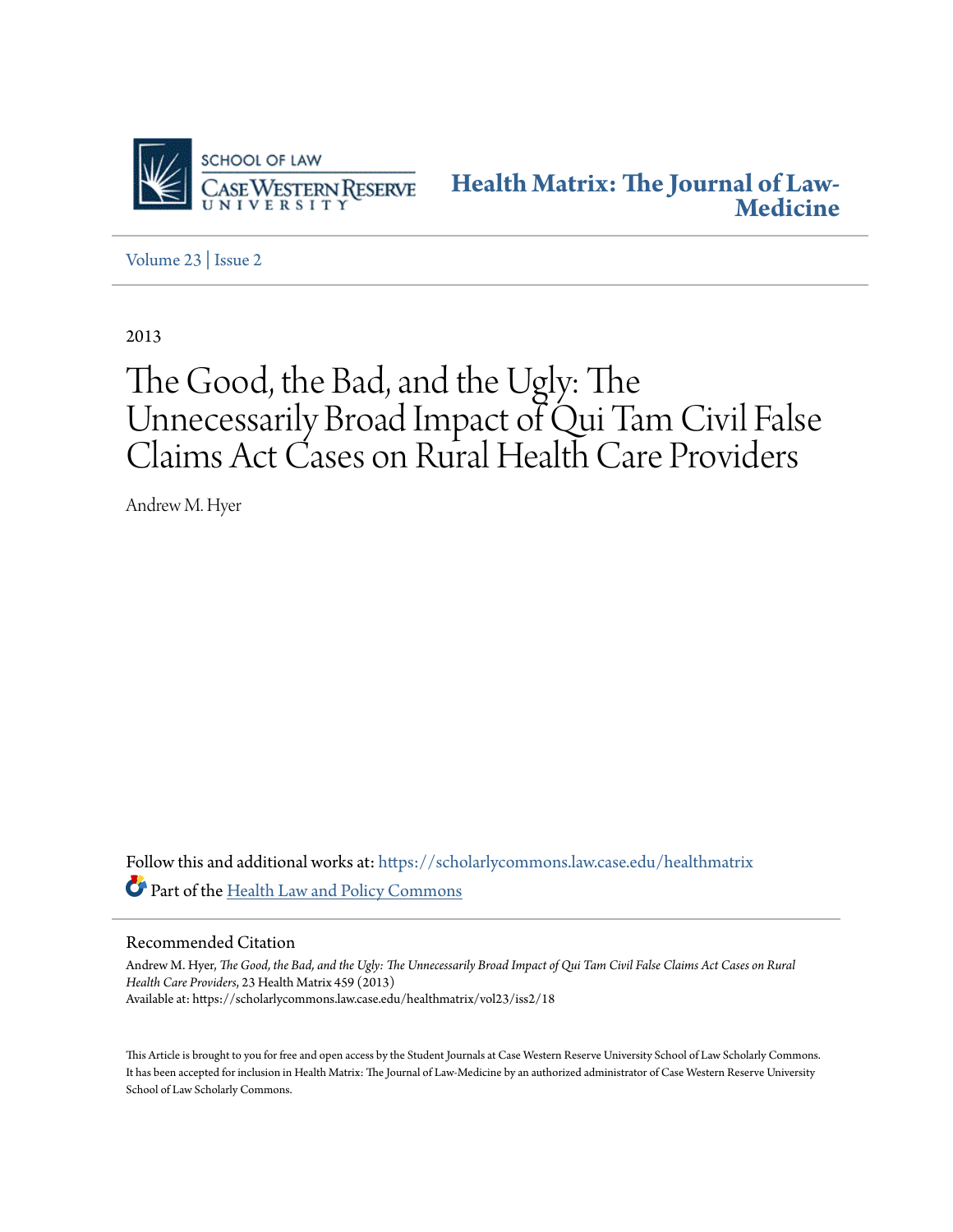# THE GOOD, THE BAD, AND THE UGLY: The Unnecessarily Broad Impact of *Qui Tam* Civil False Claims Act Cases on Rural Health Care Providers

# *Andrew M. Hyer*†

# **ABSTRACT**

The civil False Claims Act (FCA) imposes harsh penalties against parties who misappropriate federal funds. The statute's *qui tam* whistleblower provisions create strong financial incentives for private individuals to bring and pursue FCA cases against health providers on the government's behalf—even where government attorneys decline to intervene. FCA cases where the government declined to intervene account for less than 2 percent of all recoveries in health care FCA cases. Yet the costs of defending such cases may be very high, especially for rural providers with small operating margins. Federal provider selfreferral and anti-kickback laws carve out various exceptions to support the financial viability of rural providers. The FCA, however, contains no such exceptions. Although Department of Justice (DOJ) policy directs officials to take into account community access to care in pursuing FCA cases against rural providers, the ability for private whistleblowers to pursue cases where the government declines to intervene undermines the DOJ's ability to achieve that aim. This Article highlights the liability risks rural providers commonly face under the FCA and argues for amending the FCA to allow a whistleblower claim to proceed against providers serving designated underserved areas only where government authorities intervene in the case.

#### **CONTENTS**

| L. | THE FALSE CLAIMS ACT, WHISTLEBLOWER PROVISIONS, AND               |  |
|----|-------------------------------------------------------------------|--|
|    | A. Current Application of the FCA to the Health Care Industry 462 |  |
| H. |                                                                   |  |

<sup>†</sup> Lecturer, Department of Community & Environmental Health, Boise State University. J.D., *cum laude*, Brigham Young University; M.H.S., Boise State University. I would like to thank Elizabeth Moorhead and Connor Sheldon for their excellent research assistance.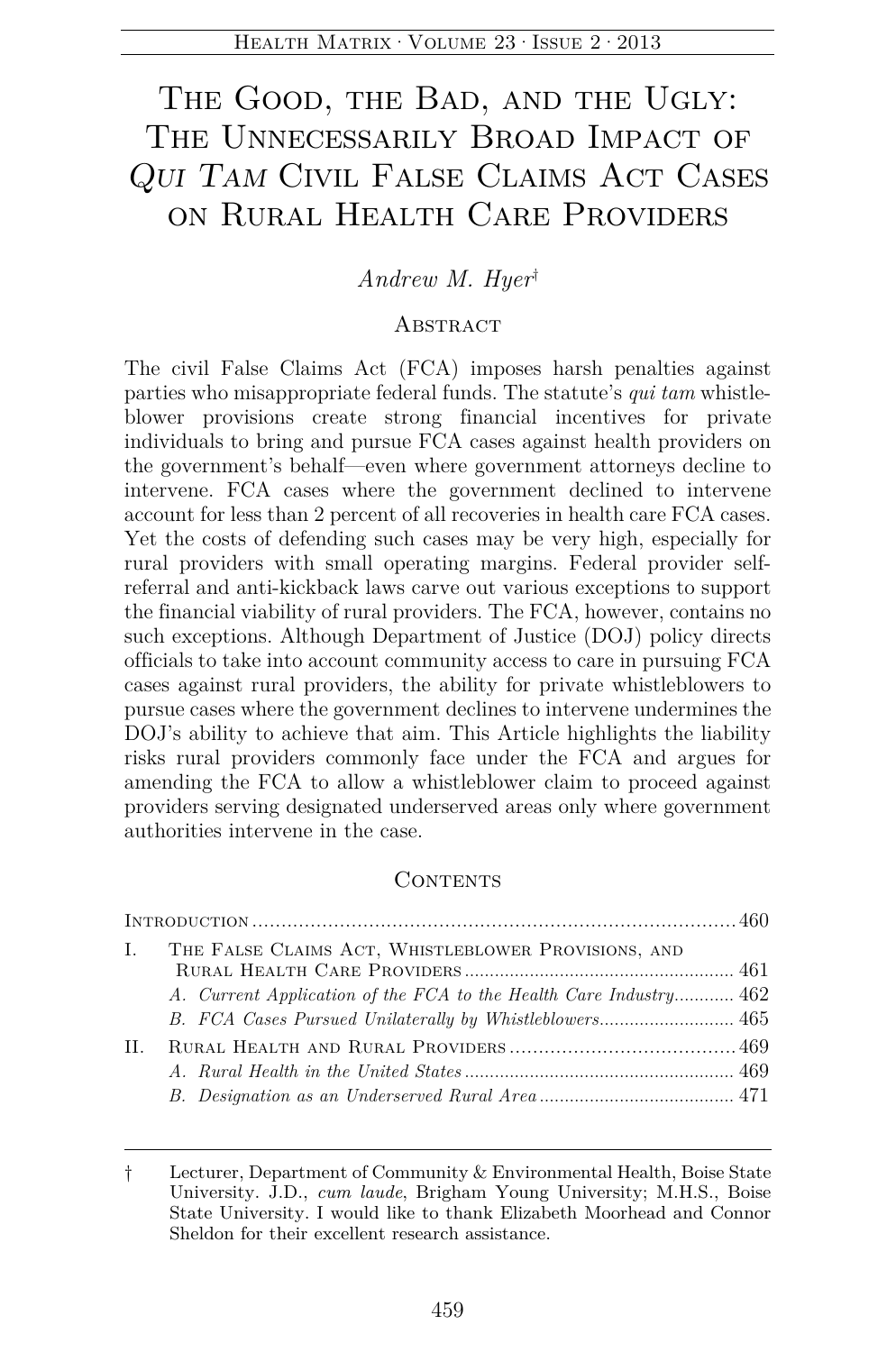| C. Programs, Laws, and Policies Intended to Support the Financial    |  |
|----------------------------------------------------------------------|--|
|                                                                      |  |
|                                                                      |  |
| 2. Federally Qualified Health Centers and Their Look-Alikes 478      |  |
|                                                                      |  |
| 4. National Health Service Corps Loan Repayment Programs 483         |  |
| 5. Stark and Anti-Kickback Provisions Impacting Rural Providers. 484 |  |
| $a_{-}$                                                              |  |
| $h_{-}$                                                              |  |
| III. PREVENTING UNILATERAL WHISTLEBLOWER CLAIMS AGAINST              |  |
|                                                                      |  |
|                                                                      |  |

#### Introduction

Over the years, the federal False Claims Act (FCA) has led to various highly publicized, billion-dollar settlements against large pharmaceutical companies and hospital systems.1 Despite this apparent focus on larger entities by federal health care fraud enforcement authorities, small rural providers are not immune from becoming entangled in expensive and protracted civil FCA litigation. This is especially true in light of the fact that federal FCA claims can be initiated and pursued solely by private whistleblowers independent of action by a government agency.

Although lawmakers and agencies have created various legislative and regulatory exceptions aimed at easing administrative burdens and costs for rural providers working in underserved communities, lawmakers have not created similar exceptions for FCA whistleblower claims. Most problematic is the fact that a whistleblower may unilaterally pursue such a claim on the government's behalf even if governmental authorities do not see cause to pursue one—or are opposed to doing so. Such a situation arguably runs counter to various policy efforts to maintain the financial viability of critical access providers in underserved areas. This Article highlights the potential risks that rural providers face under the FCA and discusses whether, as a matter of public policy, Congress should reassess broad application of the FCA's whistleblower provisions to rural providers in underserved areas. Although this Article's primary focus is to show the need for a change in the FCA's whistleblower provisions to protect the financial viability of health practice in underserved rural areas, it will also assist rural providers seeking to understand potential liability under the FCA.

<sup>1.</sup> *See, e.g.,* Dinesh Kumar, Note, *Adverse Events: Ethical Issues in the Prosecution of* Qui Tam *Health Care Fraud Cases under the False Claims Act*, 25 GEO. J. LEGAL ETHICS 661, 666 tbl. 1 (2012) (discussing major FCA recoveries in recent years); Evan Perez, *Lawsuits Bring in \$3 Billion for U.S.*, WALL ST. J., Nov. 23, 2010, at A4; Duff Wilson, *Novartis Settles Off-Label Marketing Case Over 6 Drugs for \$422.5 Million*, N.Y. TIMES, Oct. 1, 2010, at B5.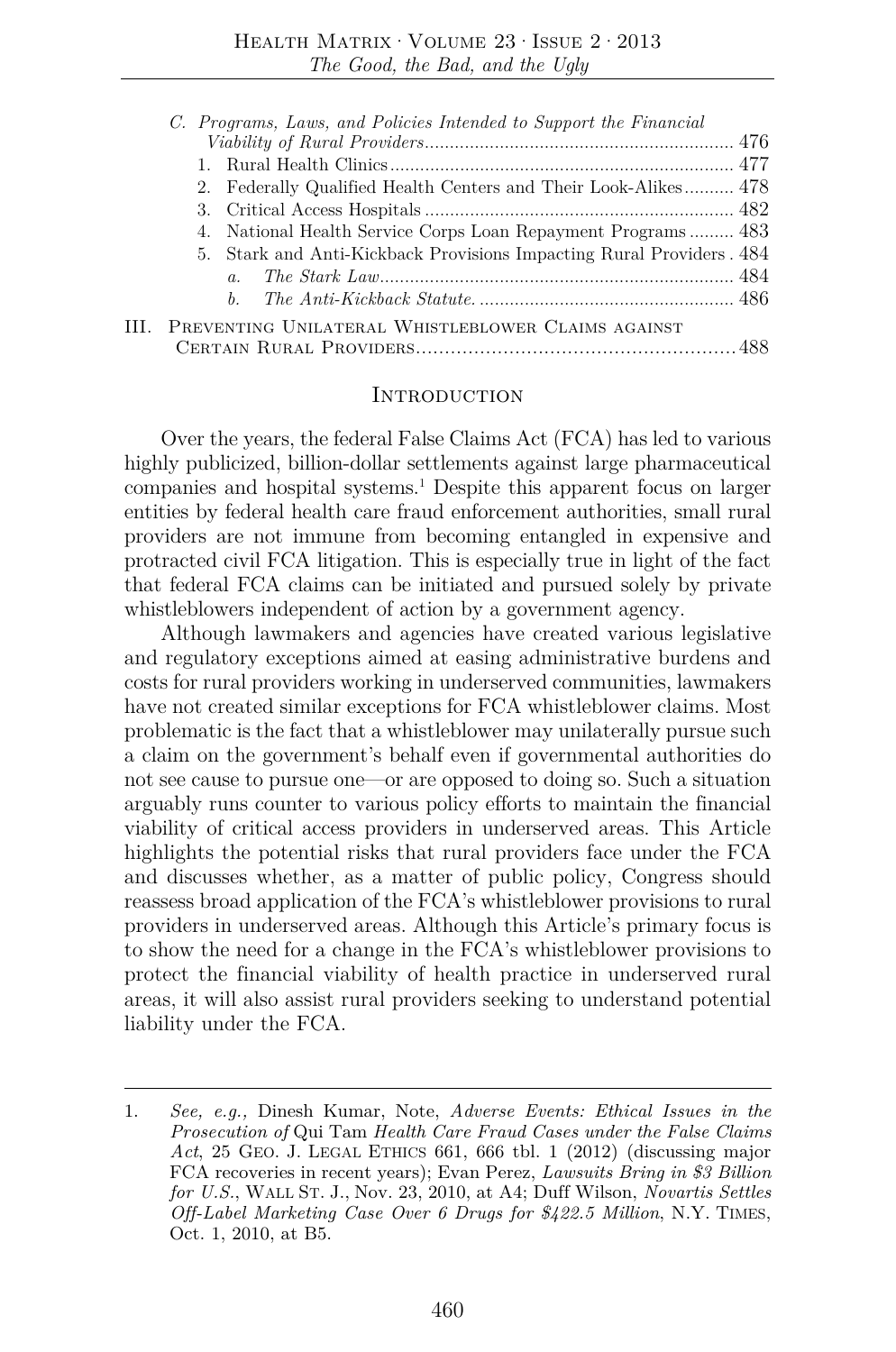Part I provides a brief overview of the FCA and its whistleblower provisions as applied to the health care industry. It highlights how FCA claims may be brought and pursued solely by a private whistleblower even where government authorities choose not to intervene and explains why this practice is problematic for rural providers. Part II discusses rural health care and the various federal laws and programs designed to make practicing in underserved rural areas more financially viable. Part III argues that policymakers should consider amending the FCA to allow whistleblower claims to proceed against certain rural providers only if government authorities choose intervene in the case.

# I. The False Claims Act, Whistleblower Provisions, and Rural Health Care Providers

The FCA and its whistleblower provisions were enacted in the wake of the Civil War to address concerns of rampant fraud perpetrated by government contractors during Reconstruction.2 The policy behind the FCA is to create strict penalties for those who misappropriate government funds.3 To encourage those with "insider information" of fraudulent activities to come forward, the FCA contains whistleblower provisions allowing a private citizen to bring an FCA claim on the government's behalf and receive a portion of the money recovered through that action<sup>4</sup>

After significant amendments to the FCA in 1986, federal authorities and private whistleblowers began applying the statute to the health care

<sup>2.</sup> *See* Act of Mar. 2, 1863, ch. 67, 12 Stat. 696, 696–98 (1863); *see also*  Vermont Agency of Natural Resources v. United States, 529 U.S. 765, 781 (2000) ("[T]he FCA was enacted in 1863 with the principal goal of 'stopping the massive frauds perpetrated by large [private] contractors during the Civil War.'") (quoting United States v. Borstein, 423 U.S. 303, 309 (1976)); *see also* United States v. McNinch, 356 U.S. 595, 599 (1958); Robert Salcido, *The Government's Increasing Use of the False Claims Act Against the Health Care Industry*, 24 J. LEGAL MED. 457, 460 (2003).

<sup>3.</sup> *See* Patricia Meador & Elizabeth S. Warren, *The False Claims Act: A Civil War Relic Evolves into a Modern Weapon*, 65 TENN. L. REV. 455, 461 (1998) (noting that the FCA's primary purposes are: "(1) protecting the public fisc and the integrity of federal programs by deterring the submission of false or fraudulent claims, (2) securing restitution of government losses by fraud, and (3) punishing those who defraud the government"); *see also* Thomas F. O'Neill III, et al., *The Buck Stops Here: Preemption of Third-Party Claims by the False Claims Act*, 12 J. CONTEMP. HEALTH L. & POL'Y 41, 43 (1995).

<sup>4. 37</sup> U.S.C. § 3730(d) (2011). Depending on the value of the whistleblower's contribution to the case and whether the government joins in the case, a whistleblower is entitled to 10–30 percent of the government's recovery.  $\S 3730(d)(1)-(2)$ . A prevailing whistleblower is entitled to an additional award of his or her attorney's fees.  $\S 3730(d)(4)$ .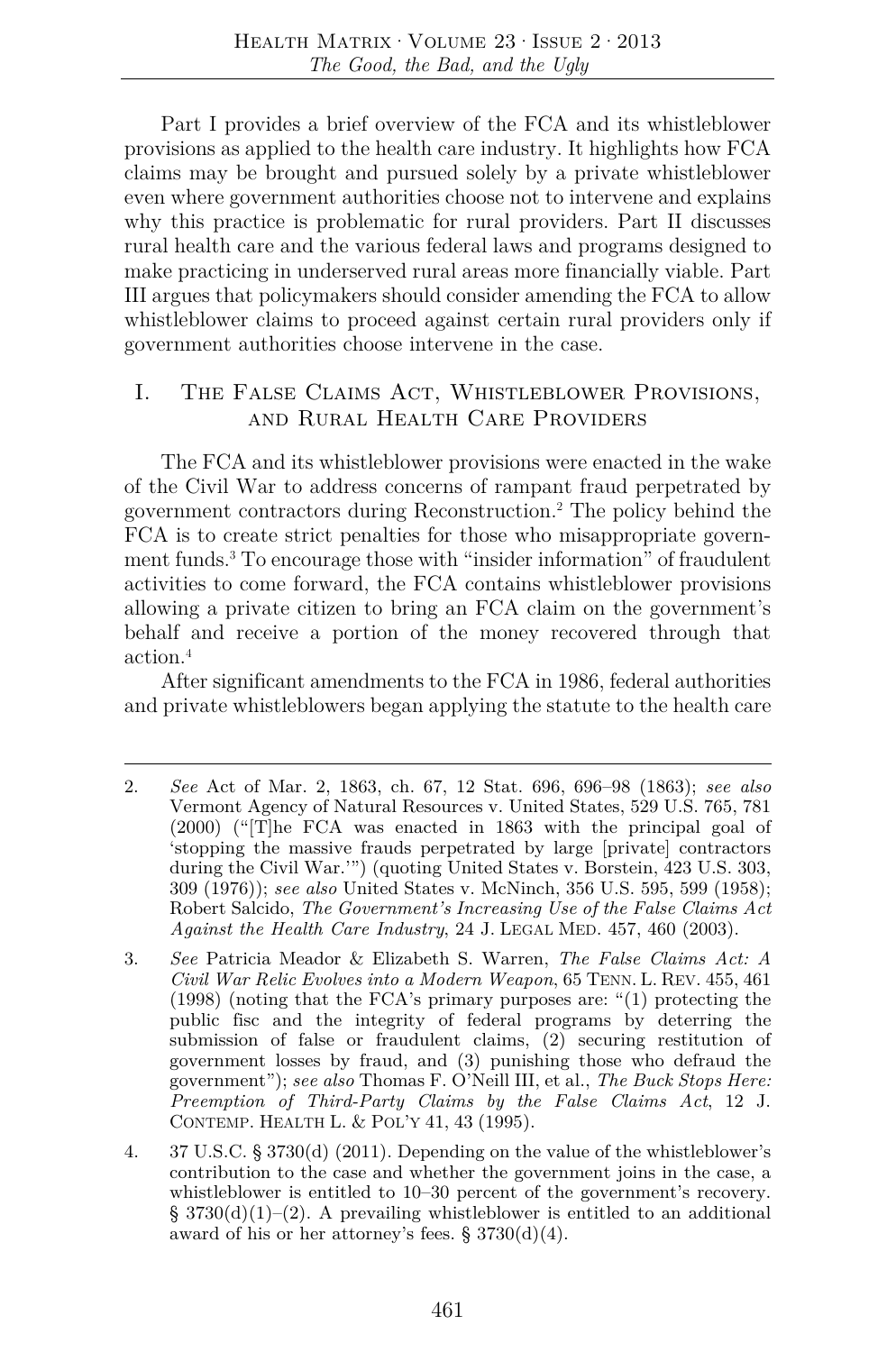industry.5 One commentator notes that after these 1986 amendments, "the FCA now lies at the heart of the federal government's war on healthcare fraud.<sup>"6</sup> Between 1987 and 2011, settlements and judgments in health care-related FCA actions totaled approximately \$21 billion.7 The FCA's scope and its whistleblower provisions were further broadened as part of the Fraud Enforcement and Recovery Act (FERA) of 2009<sup>8</sup> and the Patient Protection and Affordable Care Act of 2010.<sup>9</sup>

## *A. Current Application of the FCA to the Health Care Industry*

As amended, an individual or organization violates the FCA by "knowingly present[ing], or caus[ing] to be presented, a false or fraudulent claim for payment" with federal funds.10 A violator can be held liable for up to three times the actual monetary damages incurred by the government and \$5000 to \$10,000 per false claim.11 Additionally, the defendant is required to pay a prevailing whistleblower's attorney's

- 5. *See* David J. Ryan, *The False Claims Act: An Old Weapon with New Firepower Is Aimed at Health Care Fraud*, 4 ANNALS HEALTH L. 127, 129– 30 (1995) (discussing the 1986 amendments and subsequent increase in use of the FCA in the health arena).
- 6. Joan H. Krause, *Twenty-Five Years of Health Law Through the Lens of the Civil False Claims Act*, 19 ANNALS HEALTH L. 13, 13 (2010).
- 7. CIVIL DIVISION, U.S. DEP'T OF JUSTICE, FRAUD STATISTICS OVERVIEW (2012), *available at* http://www.justice.gov/civil/docs\_forms/C-FRAUDS\_ FCA\_Statistics.pdf.
- 8. 111 Pub. L. No. 21, 123, § 4(a), Stat. 1617 (2009). Among other amendments made by FERA, the definition of the term "claim" was broadened to apply to situations where a subcontractor presents false claims to a private primary contractor with no intent or even knowledge that the claim would result in the government over-paying the primary contractor. 31 U.S.C. § 3729(b)(2)(A)(ii) (2011) (defining the term "claim" to include a request for money "made to a contractor, grantee, or other recipient" where the original source of the money is the federal government). This amendment effectively overruled the U.S. Supreme Court's interpretation of FERA's prior definition of "claim" in *Allison Engine Co. v. United States ex rel. Sanders*, wherein the Court held that FERA requires "the defendant to intend that a claim be 'paid . . . by the Government' and not by another entity." 553 U.S. 662, 670 (2008).
- 9. *See* Patient Protection and Affordable Care Act, Pub. L. No. 111-148, § 10104(j)(2), 124 Stat. 119, 901 (2010).
- 10. 31 U.S.C. § 3729(a)(1)(A) (2011).
- 11. Id.  $\S 3729(a)(1)$ . FERA has a provision limiting liability to "not less than 2" times the amount of damages which the Government sustains" if the defendant fully cooperates in the investigation. *Id.*  $\S$  3729(a)(2)(B). As explained below, however, because FCA cases against health care providers almost never go to trial damages are very rarely assessed by a court. Accordingly, this "reduced damages" amendment may have only a negligible impact on the outcome of future FCA cases.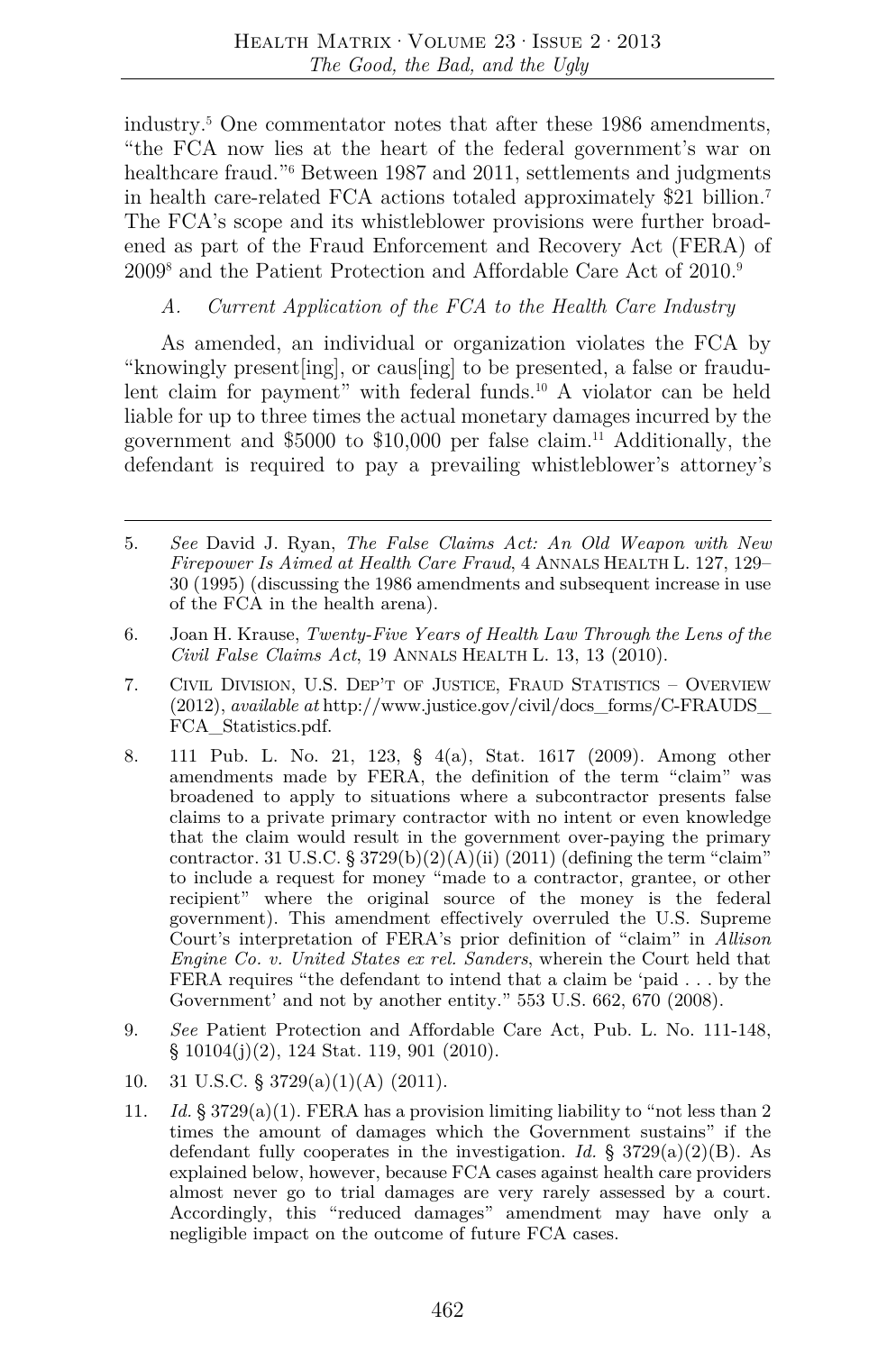fees.12 Defendants in civil FCA cases may be named as defendants in parallel administrative and criminal proceedings, and any health care provider found liable under the FCA faces potential exclusion from all federal health programs (namely Medicare and Medicaid).<sup>13</sup>

The FCA casts a broad net as to the types of conduct potentially in violation of the statute. It expansively defines the term "knowingly" to include not only "actual knowledge" of the false statements but also acts made in "deliberate ignorance" or in "reckless disregard" of the information's truth or falsity.<sup>14</sup> The statute's definition of "knowingly" clarifies that the FCA is violated even where there is "no proof of specific intent to defraud" the government.<sup>15</sup> As one court explained, Congress defined knowledge broadly "to reach what has become known as the ostrich type situation where an individual has buried his head in the sand and failed to make simple inquiries which would alert him that false claims are being submitted."16

Under this broad definition of knowledge, Medicaid and Medicare providers can be held liable under the FCA for not only willful fraudulent billing but also for sloppy billing or a failure to supervise and train billing staff if such conduct rises to the level of "reckless disregard." Additionally, under FERA, a failure to timely return to the government any overpayments may also give rise to FCA liability.17

- 12. 31 U.S.C. §  $3730(d)(1)$  (2011). Under this statute, a whistleblower may recover attorney's fees and costs if the defendant is found liable or makes a payment to settle the case. *See id.* (stating that a whistleblower is entitled to a portion "of the proceeds of the action or settlement of the claim" and that "[a]ny such person shall also receive an amount for reasonable expenses which the courts finds to have been necessarily incurred, plus reasonable attorneys' fees and costs").
- 13. 42 U.S.C. § 1320a-7(b)(6) (2011) (setting forth discretionary authority to exclude providers found liable under FCA from participation in federal health programs). As one commentator explains, "exclusion is tantamount to an economic death penalty, because few providers can survive without the ability to receive revenues associated with the care of Medicare and Medicaid patients." Robert B. Ramsey, III, *Corporate Integrity Agreements: Making the Best of a Tough Situation*, HEALTHCARE FINANCIAL MANAGEMENT, Mar. 2002, at 58.
- 14. 31 U.S.C. § 3729(b)(1)(A).
- 15. *Id.* §3729(b)(1)(B).
- 16. Wang v. FMC Corp., 975 F.2d 1412, 1420 (9th Cir. 1992).
- 17. Industry commentaries reflect concern that this additional provision may increase the potential for FCA liability. Robert C. Blume & Andrew S. Tulumello, *President Obama Signs Legislation Significantly Expanding the Scope of the False Claims Act*, GIBSON DUNN (May 26, 2009), http://www.gibsondunn.com/publications/Pages/PresidentObamaLegislation ExpandsScope-FalseClaimsAct.aspx (noting that this amendment "opens up new avenues of exposure against federal contractors or grantees for knowingly retaining government 'overpayments'"). *See also* Mark Taylor, *Feds Refocus on Fraud: Hospitals Must Ramp Up Compliance Programs to*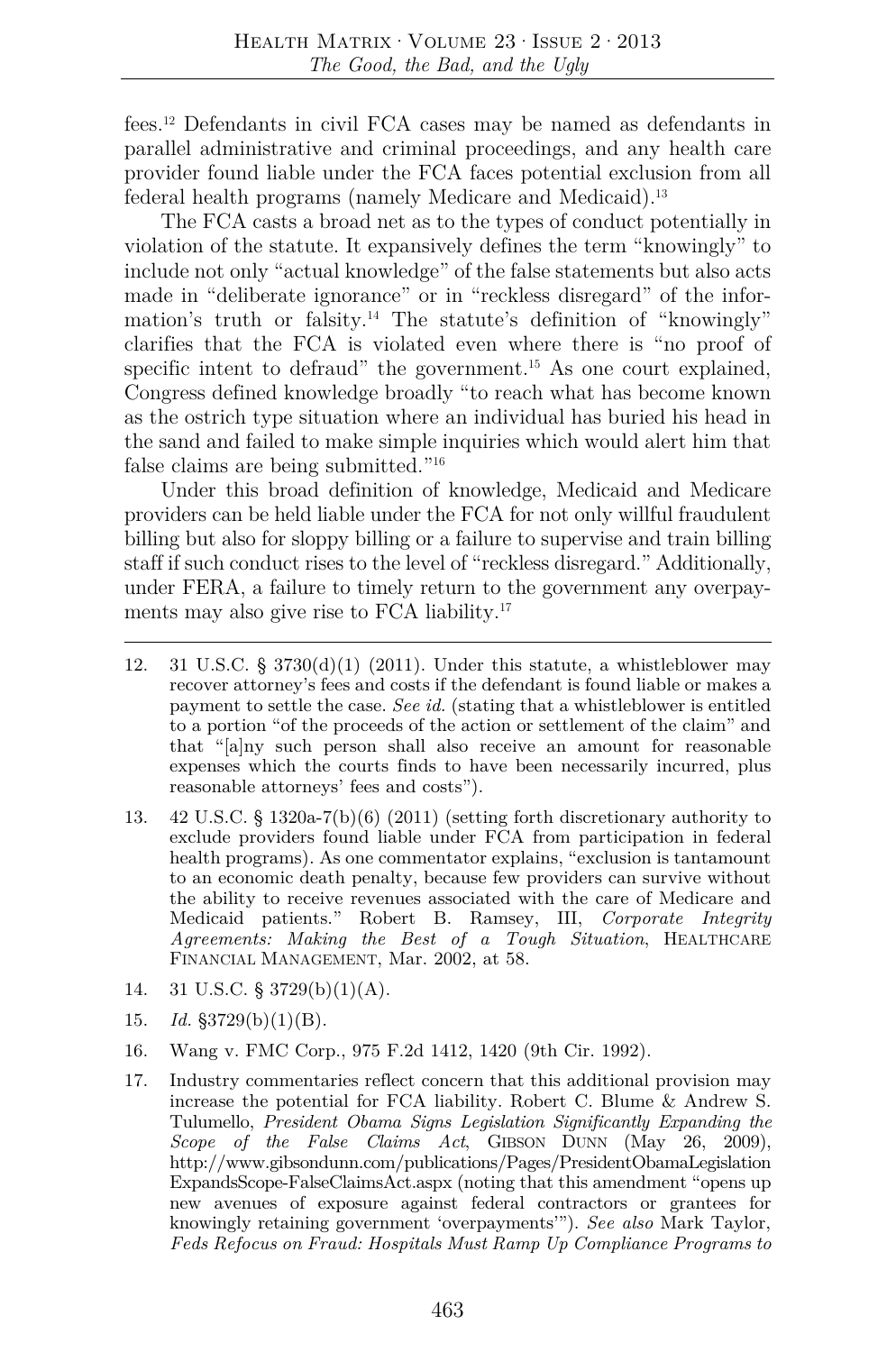From the perspective of a provider seeking to avoid potential FCA issues, these consequences point to the need to have and implement an effective compliance program and to have properly qualified health information management and compliance professionals overseeing the billing process.<sup>18</sup> Such preventative measures minimize the occurrence of erroneous overpayments, better assure that overpayments are promptly returned, and help prove that the provider was not acting with "reckless disregard" in the event of an FCA claim. Because of the importance of employing well-trained compliance and billing individuals to avoid FCA liability, the shortage of technically qualified professionals in many rural areas may pose a problem for providers in those areas.19

If an FCA claim is brought against a provider, the statute's broad definition of "knowingly" makes defending and resolving the case complicated and expensive for the defendant provider. In a traditional common law fraud claim, a defendant could have the case dismissed in the pretrial phase unless the plaintiff offers evidence that the defendant had a knowing and willful intent to defraud.<sup>20</sup> Under the FCA, however, there is room for a fact-intensive inquiry into the gray area between what constitutes negligent billing mistakes and errors arising out of

*Meet New Provisions*, TRUSTEE, Feb. 2011, at 20 (quoting health attorney Robert Homchick that this amendment "increases the stakes in how hospitals will deal with what they uncover during their compliance reviews, audits or something that surfaces in the ordinary course of business").

- 18. Taylor, *supra* note 17, at 17.
- 19. *See* Charles W. Fluharty, *Refrain or Reality: A United States Rural Policy?: Implications for Rural Health Care*, 23 J. LEGAL MED. 57, 64 (2002) ("[F]ewer young adults in rural areas seek post-secondary education, have college degrees, or have no high school diplomas . . . ."); COMM. ON THE FUTURE OF RURAL HEALTH CARE, INST. OF MED. OF THE NAT'L ACADS., QUALITY THROUGH COLLABORATION: THE FUTURE OF RURAL HEALTH 79 (2005), *available at* http://www.nap.edu/catalog.php?record\_id=11140 ("For decades, rural and frontier communities have struggled to attract and retain an adequate supply of the various health care professionals . . . ."). Demand for health information management professionals involved with billing and compliance in rural areas is expected to increase in coming years. *See* Candi Helseth, *HIT Workforce a Growing Concern for Critical Access Hospitals*, RURAL ASSISTANCE CENTER, http://www.raconline.org/ newsletter/spring12/feature.php#story2 (last updated Apr. 24, 2012) ("Primary care workforce shortages are a given in rural health care. Now rural providers—particularly in Critical Access Hospitals (CAHs)—are facing another daunting workforce shortage: technology professionals in high demand and short supply.").
- 20. *See* 37 AM. JUR. 2D *Fraud and Deceit to Fraudulent Conveyances and Transfers* § 23 (2001) ("The five traditional elements of fraud, each of which must be established by evidence that is not equally consistent with either honesty or deceit include: a false representation; in reference to a material fact; made with knowledge of its falsity; with the intent to deceive; and on which an action is taken in justifiable reliance upon the representation.").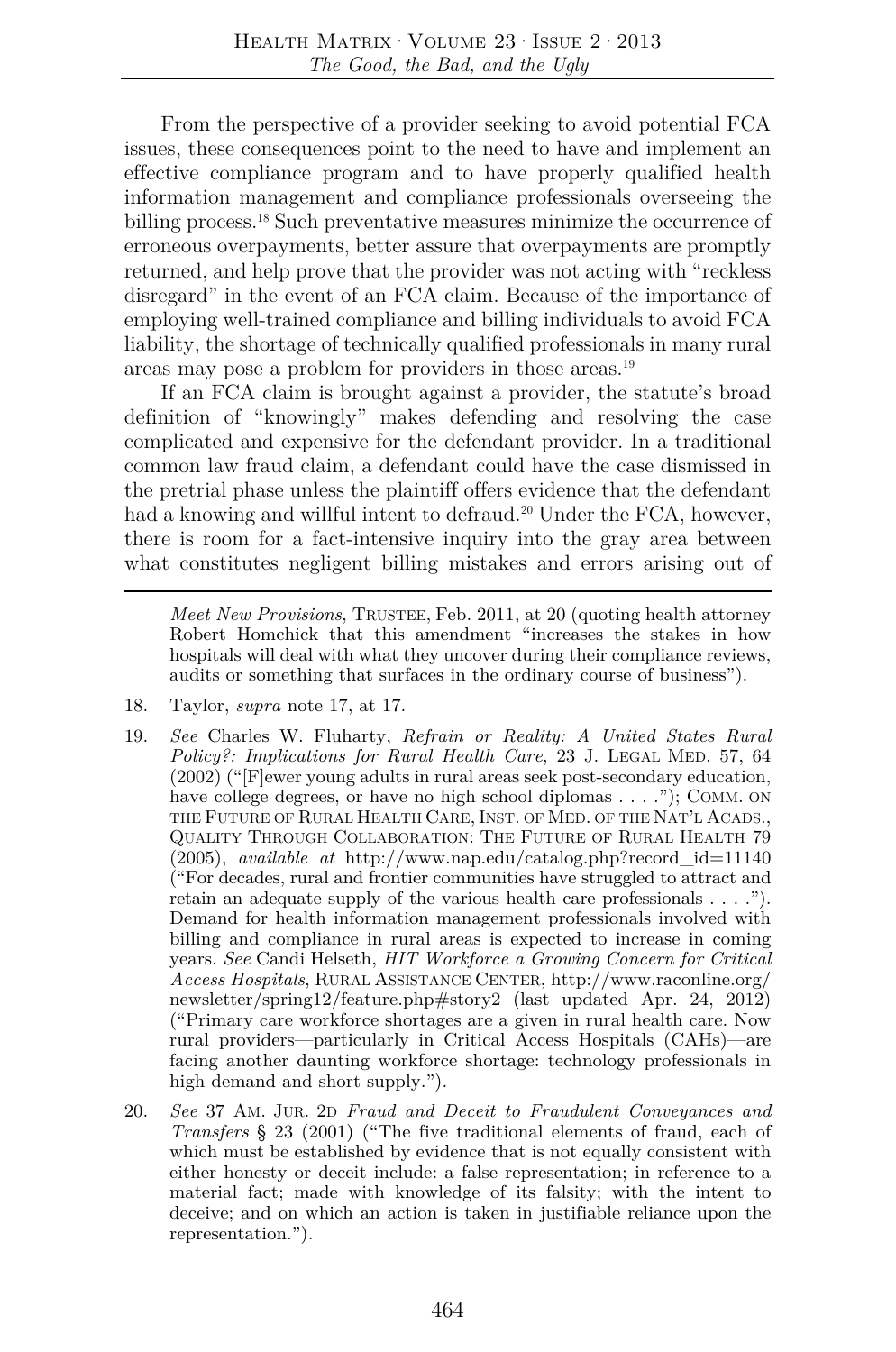"willful ignorance" or "reckless disregard." As such, it is more difficult for a defendant in an FCA case—even one who would probably not be found liable at trial—to convince a court to dismiss the case in the pretrial phase. Moreover, considering the high penalties and damages associated with liability under the FCA, the potential for exclusion from Medicare and Medicaid, and the high litigation costs involved in pursuing a complex claim, often the only realistic option for an FCA defendant is to settle.<sup>21</sup> Thus, even if a defendant has a strong defense and plausible odds of prevailing at trial, the potential consequences of losing may be too great to risk. Some commentators suggest that the fact that such defenses are never presented at trial emboldens whistleblowers' attorneys and government authorities to seek unreasonably high settlements in cases with relatively weak evidence and untested legal theories.22 As explained below, such a situation may be particularly problematic where authorities opt not to intervene in a case, and a whistleblower unilaterally pursues an FCA settlement against a critical access provider in an underserved rural area.

# *B. FCA Cases Pursued Unilaterally by Whistleblowers*

FCA cases may be initiated by the government or a private whistleblower with insider information. Actions brought by whistleblowers are commonly referred to as *qui tam* cases.23 The vast majority of FCA matters in the health care arena somehow involve a *qui tam* whistleblower.24 For example, during the first three quarters of 2011, the Department of Justice reported 417 new FCA matters involving federal

- 21. Joan H. Krause, *Regulating, Guiding, and Enforcing Health Care Fraud*, 60 N.Y.U. ANN. SURV. AM. L. 241, 276 (2004) ("Given the balance of power, it should come as no surprise that prosecutors have the power to 'encourage' settlements, even where abstract legal analysis might favor the defendant.").
- 22. *See* Sharon Finegan, *The False Claims Act and Corporate Criminal Liability: Qui Tam Actions, Corporate Integrity Agreements and the Overlap of Criminal and Civil Law*, 111 PENN. ST. L. REV. 625, 651 (2007)  $\frac{d}{dx}$  ("[I]t is nearly inevitable that a health care provider accused of wrongdoing will settle a civil or criminal suit, because the risks involved in proceeding to trial are far too high and may jeopardize the provider's very existence."); Joan H. Krause, *Health Care Providers and the Public Fisc: Paradigms of Government Harm Under the Civil False Claims Act*, 36. GA. L. REV. 121, 127 (2001) ("Within the industry, there is a growing concern that the Act's enormous penalties may force health care providers to settle cases that could not be proven in court, such as allegations of falsity stemming from good faith interpretations of ambiguous regulations.").
- 23. 31 U.S.C. § 3730(d) (2011). The language of the FCA refers to the whistleblower as the *qui tam* plaintiff. Courts frequently refer to the whistleblower as the "relator."
- 24. *See* FRAUD STATISTICS, *supra* note 7.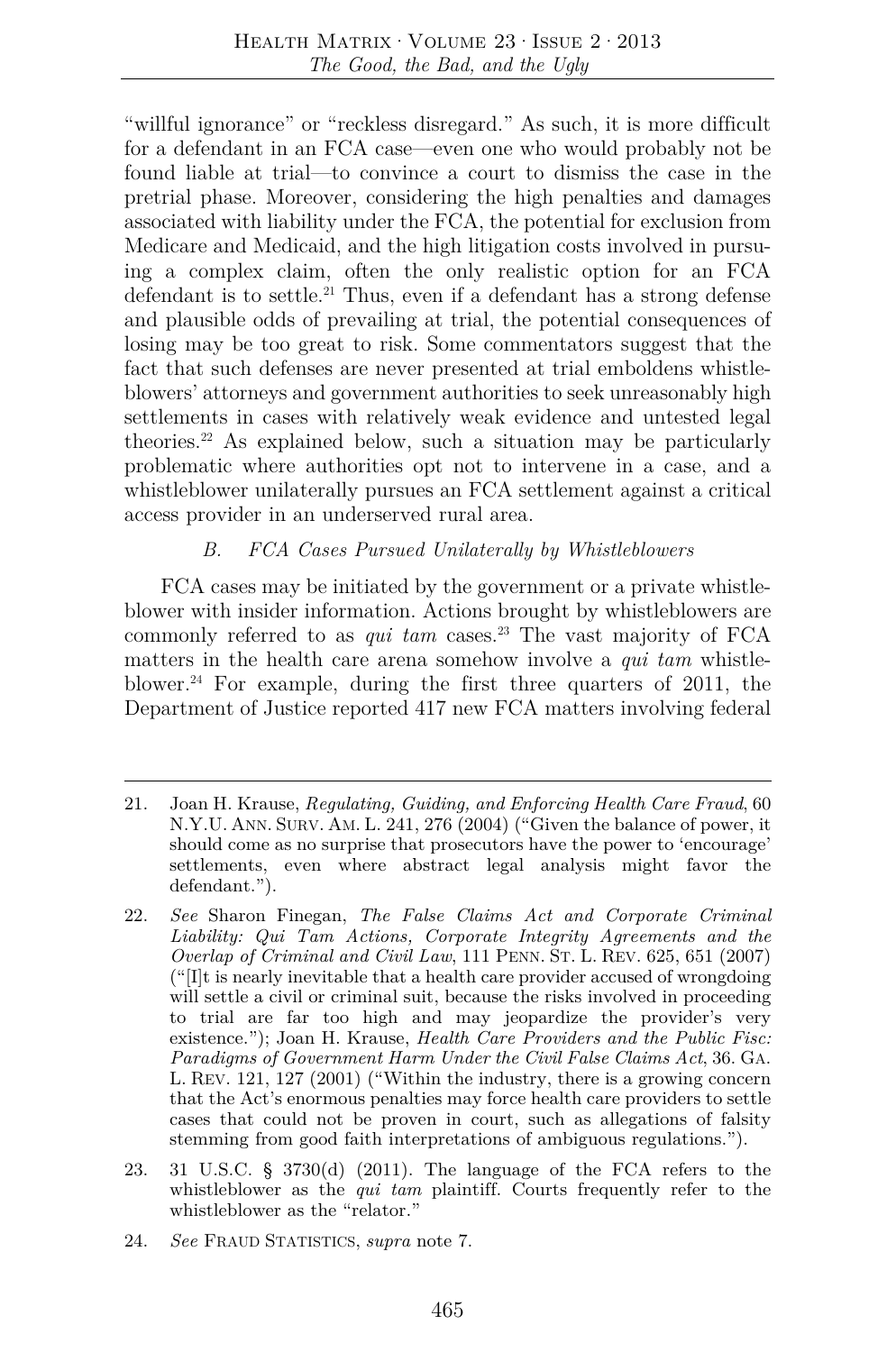health programs where a whistleblower was involved and only thirtyseven where a whistleblower was not involved.<sup>25</sup>

Because schemes to defraud the government may be difficult to detect by authorities, the FCA's whistleblower provisions have been crafted to create strong financial incentives for a private individual with insider information to come forward.26 Successful whistleblowers are entitled to 10 to 30 percent of the government's total recovery and a separate award of attorney's fees.27 To sustain a *qui tam* claim under the FCA, the whistleblower must be the "original source" of information that has not previously been "publicly disclosed."28 The Department of Health & Human Services Office of the Inspector General (HHS OIG) explains that "[w]histleblowers could be current or ex-business partners, hospital or office staff, patients, or competitors."29

A whistleblower alleging a violation of the FCA brings a claim by filing a complaint under seal.<sup>30</sup> The complaint remains under seal for sixty days or longer while the government investigates the case and determines whether it will intervene.<sup>31</sup> If the government intervenes, the whistleblower's attorneys and the government's attorneys will pursue the case together.32 If the government chooses not to intervene, the whistleblower's attorneys may pursue the case on their own.33 Although the DOJ does not publish data on the proportion of *qui tam* cases in which

- 27. 31 U.S.C. § 3730(d).
- 28. *Id.* § 3730(e). The PPACA amended the statute's definition of "original source" to broaden and clarify the type of information a whistleblower may contribute in order to bring a suit under the FCA's *qui tam* whistleblower provisions. *See* Santo, *supra* note 26.
- 29. OFFICE OF INSPECTOR GENERAL, U.S. DEPARTMENT OF HEALTH & HUMAN SERVICES, A ROADMAP FOR NEW PHYSICIANS: AVOIDING MEDICARE AND MEDICAID FRAUD AND ABUSE 3, http://oig.hhs.gov/compliance/physicianeducation/roadmap\_web\_version.pdf (last visited June 3, 2013) [hereinafter OIG ROADMAP].
- 30. 31 U.S.C. § 3730(b)(2).
- 31. *Id.* § 3730(b)(2)–(3).
- 32. Kumar, *supra* note 1, at 663–64.
- 33. 31 U.S.C. § 3730(c).

<sup>25.</sup> *Id.* Between 1987 and 2011, there were a total of 4365 *qui tam* cases, compared to only 727 non-*qui tam*. *Id.*

<sup>26. 31</sup> U.S.C. § 3730(d) (2006); *see also* Brian G. Santo, *The False Claims Act: Analysis of the Recently Expanded Legislation on Qui Tam Actions and Related Impact on Whistleblowers*, ABA HEALTH ESOURCE, http://www.americanbar.org/newsletter/publications/aba\_health\_esource \_home/Volume6\_SE2\_Santo.html (last updated July 22, 2010) (explaining that the FCA "was established to elicit help from private citizens to fight fraud, permitting people to sue in the name of the United States and collect a portion of the recovery the government obtains").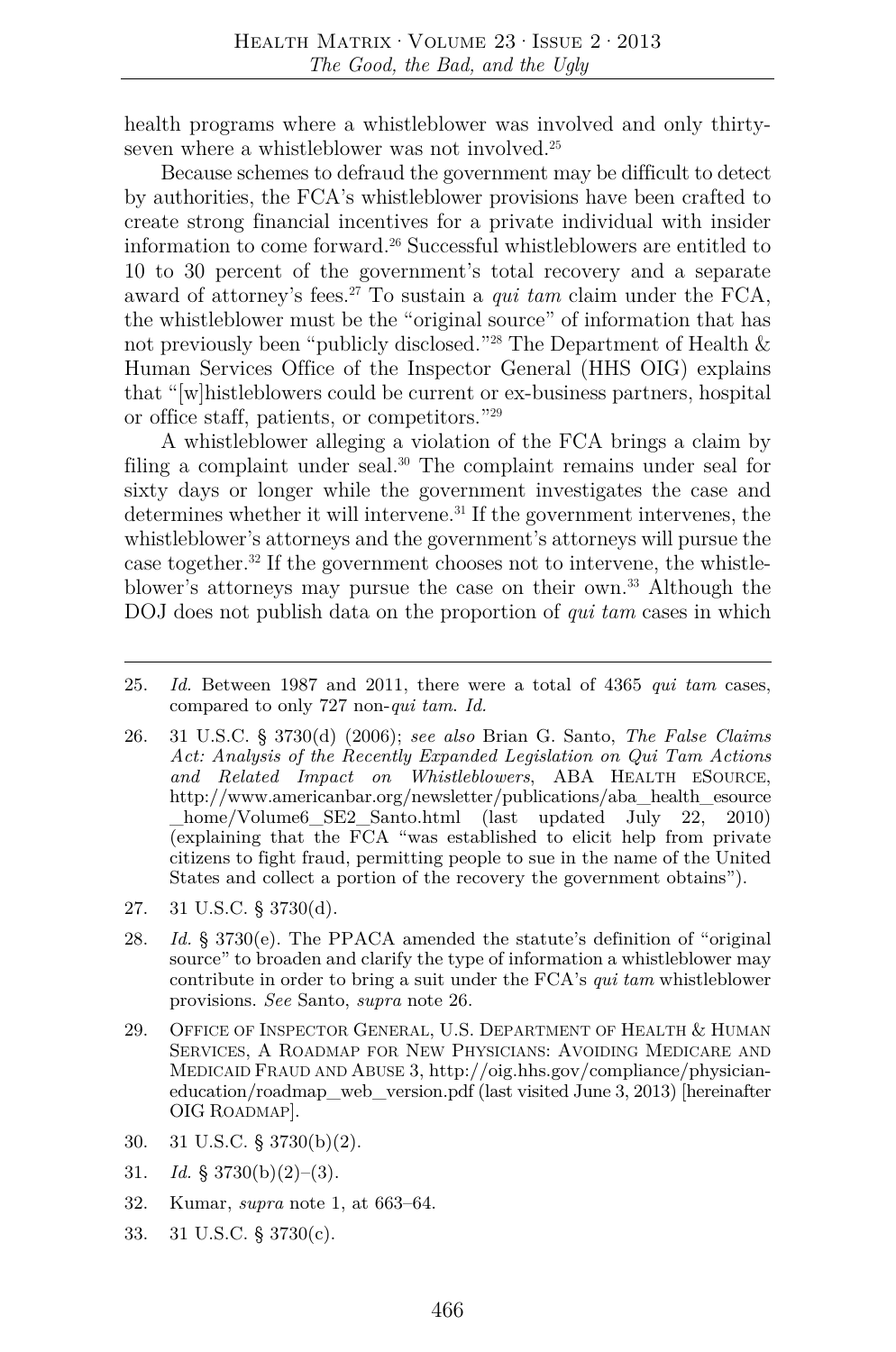it intervenes,34 it does report the annual amounts recovered through *qui tam* cases based on whether the government intervened. Between 1987 and 2011, the total recovery in cases where the government chose not to intervene was a small fraction—only 2.3 percent—of the government's total recoveries in health care *qui tam* cases.<sup>35</sup> If one includes the amount the government has recovered in health care FCA cases not involving a whistleblower, cases in which the government has not intervened account for only 1.7 percent of the FCA recoveries in the health arena since 1987.36 Accordingly, it is apparent that *qui tam* cases in which the government has not intervened play, in relative terms, a very small role in recovering fraudulently obtained governmental funds.

Although, in terms of amounts recovered, *qui tam* cases where the government has not intervened are fairly insignificant, such cases may still be quite expensive for a health care provider to defend. Moreover, professional malpractice liability insurance policies likely will not cover  $FCA$  liability under most circumstances,  $37$  so providers must pay defense costs out-of-pocket or have another type of insurance coverage. And although some types of Directors and Officers Liability insurance policies may cover civil FCA liability and legal defense costs,<sup>38</sup> other policies contain standard exclusions that may "have profound and often unanticipated consequences in the context of FCA claims."39 To the extent insurance coverage may be available for FCA-related issues in a Directors and Officers policy, obtaining such coverage may require strict adherence to insurer notice requirements and involve a legal dispute with the insurance carrier.40 Finally, although some insurance carriers offer

- 36. *Id.* The DOJ reports recovering approximately \$5.15 billion in civil health fraud cases not involving a *qui tam* relator between 1987 and 2011. *Id.*
- 37. *See, e.g.*, Zurich American Ins. Co. v. O'Hara Regional Centers for Rehabilitation, 529 F.3d 916, 918–20 (10th Cir. 2008) (holding that the "acts or omissions" provision in a professional liability insurance policy does not cover FCA liability, even where FCA liability is premised upon the argument that the provider wrongfully billed for substandard care). For helpful discussions on the potential for FCA liability based on providing (and then billing the government for) substandard care, *see* United States v. NHC Healthcare Corp., 115 F. Supp. 2d 1149, 1152–53 (W.D. Mo. 2000).
- 38. Stephen T. Raptis, *Surviving False Claims Act Allegations: What Every Government Contractor Needs to Know to Maximize Insurance Coverage*, CONTRACT MANAGEMENT, Apr. 2012, at 59.
- 39. *Id.*
- 40*. See id.* at 63 (noting that insurance "policy language is subject to legal interpretation").

<sup>34.</sup> *See* FRAUD STATISTICS, *supra* note 7.

<sup>35.</sup> *Id.* From 1987 to 2011, the government recovered a total of approximately \$15.8 billion in *qui tam* health care cases; of this amount, approximately \$15.5 billion was recovered in cases where the government intervened. *Id.*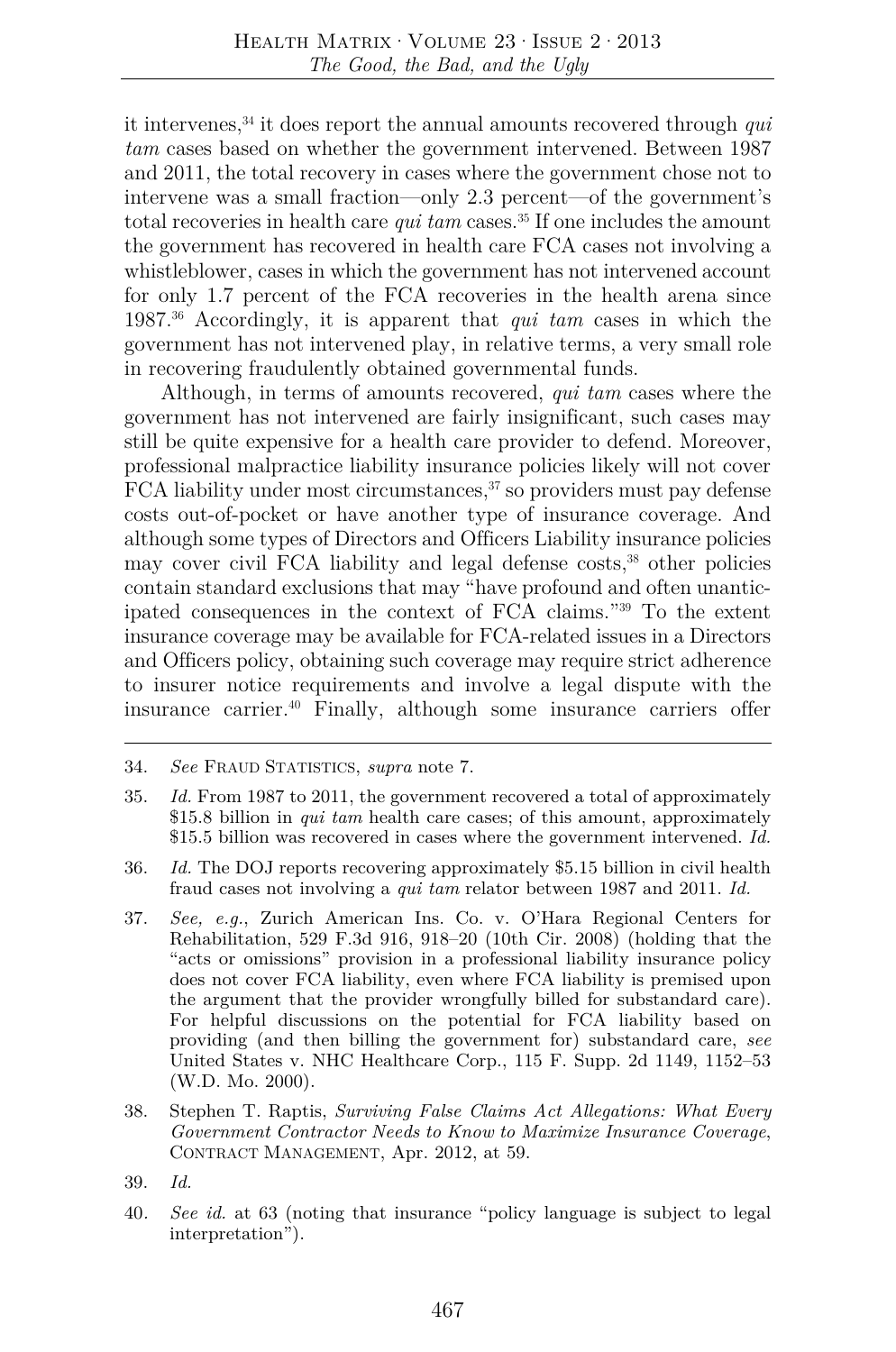policies directly related to FCA and other false claim-related issues.<sup>41</sup> purchasing such coverage may be unduly costly for rural providers.

In short, while the potential financial exposure associated with defending FCA cases is significant for any health care provider participating in federal programs, $42$  such exposure may be particularly problematic for less sophisticated rural providers with tight operating budgets. DOJ internal policy accordingly directs its attorneys to consider the potential effects of a lawsuit on the community's access to care:

When dealing with rural and community hospitals and other health care providers, Department attorneys shall consider the impact an action may have on the community being served. In determining an appropriate resolution, or deciding whether to bring an action, care must be taken to consider the community's interest in access to adequate health care along with any other relevant concerns.<sup>43</sup>

In dealing with a provider who is vital to the community, and where the alleged conduct is not egregious,<sup>44</sup> DOJ attorneys may properly decide to forgo a claim. A whistleblower pursuing a case unilaterally, however, is not required to take such factors into account. To the contrary, the whistleblower has strong financial incentives to obtain a substantial recovery regardless of the impact it may have on a rural provider's financial viability and the community's access to care.

If a health care provider was to prevail in an FCA case brought unilaterally by a whistleblower, the FCA provides a narrow remedy for the provider to recover attorney's fees upon a showing that the lawsuit was "clearly frivolous, clearly vexatious, or brought primarily for

- 41. *See, e.g.*, *Physician Regulatory Insurance/RAC Audit Insurance*, GALLAGHER HEALTHCARE, http://www.gallaghermalpractice.com/products/ fraud-abuse/ (last visited May 3, 2013) (advertising insurance products specifically addressed to FCA liability).
- 42. *See* Pamela H. Bucy, *The Path from Regulator to Hunter: The Exercise of Prosecutorial Discretion in the Investigation of Physicians at Teaching Hospitals*, 44 ST. LOUIS U. L.J. 3, 40–42 (2000) (discussing the financial burden health care fraud investigations potentially create for teaching hospitals).
- 43. Memorandum from Eric H. Holder, Jr., Deputy Att'y Gen., U.S. Dep't of Justice, to All U.S. Attorneys et al. (June 3, 1998), *available at* http://www.justice.gov/dag/readingroom/chcm.htm.
- 44. For example, a health care provider may face potential FCA liability for the wrongful conduct of another entity or individual with whom it contracts—even if the provider itself has done nothing wrong. *See* The Heart Doctors v. Layne, No. 6:05-636, 2006 WL 2692694, at \*3 (E.D. Ky. Sept. 13, 2006); Keely E. Duke & Andrew M. Hyer, *Between a Rock and a Hard Place: Limitations on a Health Care Provider's Right to Indemnification when It Is Targeted Under the False Claims Act as a Result of the Fraudulent Activities of a Third Party with Which It Contracts or Associates*, FEDERAL LAWYER, Feb. 2009, at 28.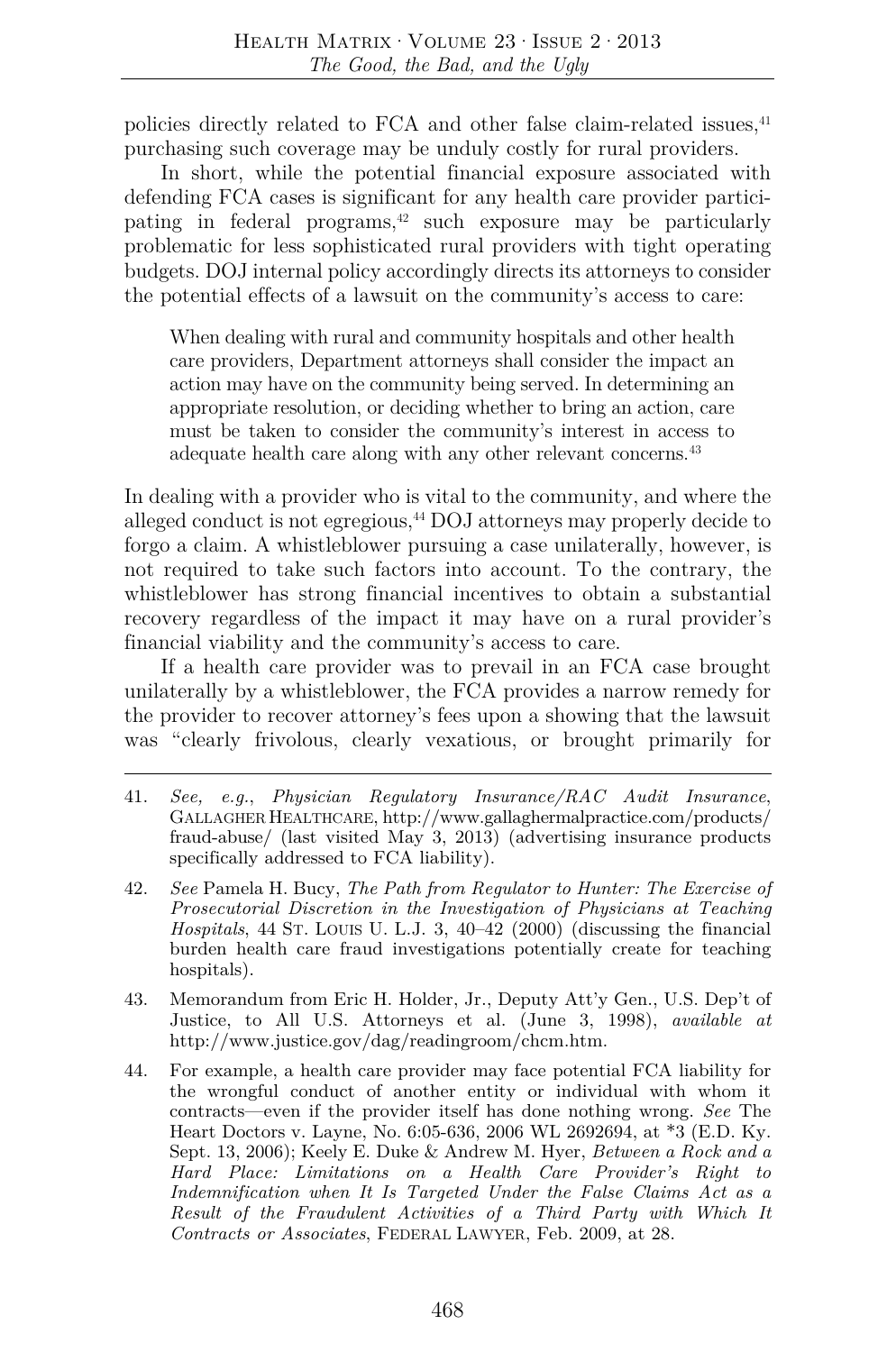purposes of harassment."45 Under this stringent standard, an award of attorney's fees is only awarded to a *prevailing* defendant. As mentioned above, the high defense costs and potentials for high damages and exclusion from participation in Medicare and Medicaid leave most defendants with no option but to settle if the defendant cannot obtain a dismissal in the pretrial stage. And even if a defendant were to prevail, it must also show that the lawsuit was frivolous, vexatious, or brought for harassment.<sup>46</sup> This sets a high bar,<sup>47</sup> and courts will refuse to award attorney's fees to prevailing defendants in the absence of "clear" evidence of this type of conduct.<sup>48</sup>

# II. Rural Health and Rural Providers

Although all health care providers that accept any form of governmental funding should be aware of the potential risk of FCA liability, the cost and expense of defending a whistleblower FCA claim may be particularly onerous for some rural providers. As illustrated below, a general goal of many government programs and policies is to promote the financial viability of providers in underserved rural areas. Accordingly, this Section first provides an overview of the status of heath care in rural America and the characteristics of rural providers. It then explains provider shortage designations used by federal agencies and the major policies and laws intended to increase the attractiveness and viability of practicing in underserved rural areas.

#### *A. Rural Health in the United States*

For reasons related to both patient demographic characteristics and lack of access to care, rural populations in the United States often suffer

<sup>45. 31</sup> U.S.C.§ 3730(d)(4) (2006).

<sup>46.</sup> *Id.*

<sup>47.</sup> *See* United States *ex rel.* Rafizadeh v. Cont'l Common, Inc., 553 F.3d 869, 875 (5th Cir. 2008) ("An action is not frivolous if existing law or a reasonable suggestion for its extension, modification, or reversal supports the action.").

<sup>48.</sup> *See, e.g.*, United States *ex rel.* Ubl v. IIF Data Solutions, 650 F.3d 445, 458 (4th Cir. 2011) (reversing trial court's award of attorney's fees to prevailing FCA defendant under abuse of discretion standard, reasoning that the relator's FCA claims "objectively" had some "reasonable chance of success"); *Rafizadeh*, 553 F.3d at 875 (upholding district court's denial of defendant's motion for attorney's fees on the basis that the relator's suit was not "clearly vexatious"). *But see* Vuyyuru v. Jadhav, 555 F.3d 337 (4th Cir. 2009) (upholding award of attorney's fees to prevailing FCA defendant where relator's action was jurisdictionally barred because the information had been publically disclosed and he was not the original source of the information).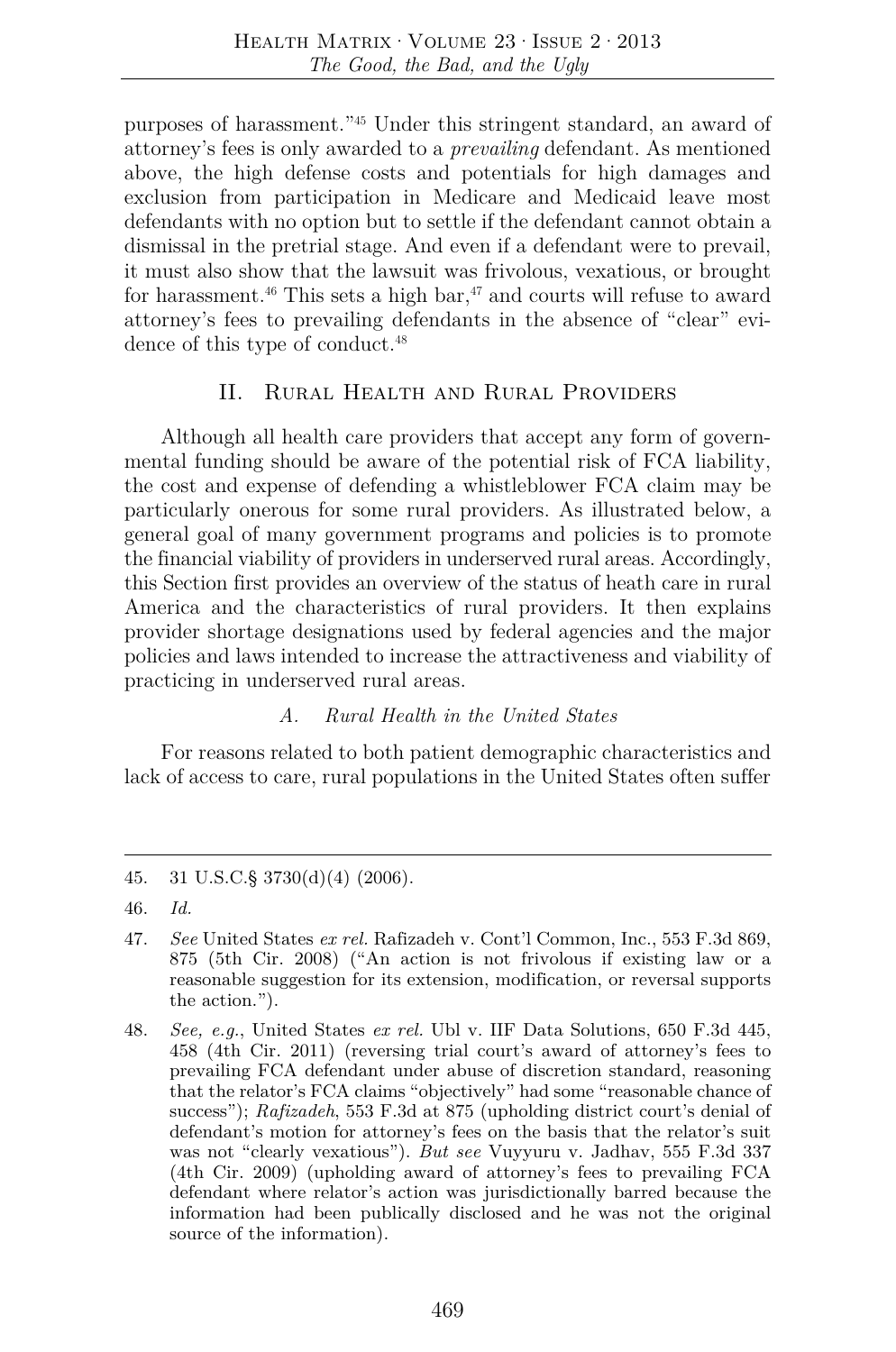worse health outcomes than populations in other parts of the country.<sup>49</sup> Compared to populations in more urban areas, those in rural areas are generally older, have lower education levels, lower income, and must travel greater distances to obtain health care.<sup>50</sup> Rural residents are also more likely to be in fair or poor health and have chronic conditions.<sup>51</sup> In light of these factors, in creating the Agency for Healthcare Research and Quality (AHRQ) in 1999, Congress identified "the delivery of health care in  $\dots$  rural areas (including frontier areas)" as an area of concern.<sup>52</sup> Each year, AHRQ produces an annual report tracking health disparities among individuals from various underserved or vulnerable "priority populations," which includes individuals residing in rural areas.53 Rural areas face significant challenges because of financial difficulties and a shortage of qualified professionals. Only 11.4 percent of physicians in the United States practice in rural areas despite 19.2 percent of the population living in those areas.<sup>54</sup> Nationwide health data from  $2004-2008$ reveals that residents of nonmetropolitan areas had higher inpatient heart attack mortality rates than residents of large fringe metropolitan areas.55 In 2005, nonmetropolitan areas of the country had an ageadjusted mortality rate of approximately eighty deaths higher per  $100,000$  people than in metropolitan areas.<sup>56</sup> Similarly, in 2000, approximately 20.5 percent of the population aged 16–64 in nonmetropolitan areas reported having a disability in contrast to the metropolitan percentage of 18.2 percent.57

- 49. *See* LEIYU SHI & DOUGLAS A. SINGH, DELIVERING HEALTH CARE IN AMERICA: A SYSTEMS APPROACH 440 (5th ed. 2012) ("Access to health care [in rural areas] is affected by poverty, long distances, rural topography, weather conditions, and limited availability of personal transportation."); CAROL ADAIRE JONES ET AL., HEALTH STATUS AND HEALTH CARE ACCESS OF FARM AND RURAL POPULATIONS, U.S. DEP'T AGRIC. ECON. RES. SERV. 7–9 (2009), http://www.ers.usda.gov/media/155453/eib57\_1\_.pdf.
- 50. JONES ET AL., *supra* note 49, at 5.
- 51. AGENCY FOR HEALTHCARE RESEARCH & QUALITY, DEP'T OF HEALTH & HUMAN SERVS., NATIONAL HEALTH DISPARITIES REPORT 239 (2011)*, available at* http://www.ahrq.gov/qual/nhdr11/nhdr11.pdf.
- 52. Healthcare Research and Quality Act, 42 U.S.C. § 299 (2006).
- 53. AHRQ, *supra* note 51, at 234. Other priority populations include racial and ethnic minorities, low-income groups, women, children, older adults, and "[i]ndividuals with special health needs, including individuals with disabilities and individuals who need chronic care or end-of-life care." *Id.*
- 54. ROGER A. ROSENBLATT ET AL., WWAMI RURAL HEALTH RES. CTR., THE FUTURE OF FAMILY MEDICINE AND IMPLICATIONS FOR RURAL PRIMARY CARE PHYSICIAN SUPPLY 6 (2010), *available at* http://depts.washington.edu/ uwrhrc/uploads/RHRC\_FR125\_Rosenblatt.pdf.
- 55. AHRQ, *supra* note 51, at 61.
- 56. *Id*.
- 57. *Id.* at 9.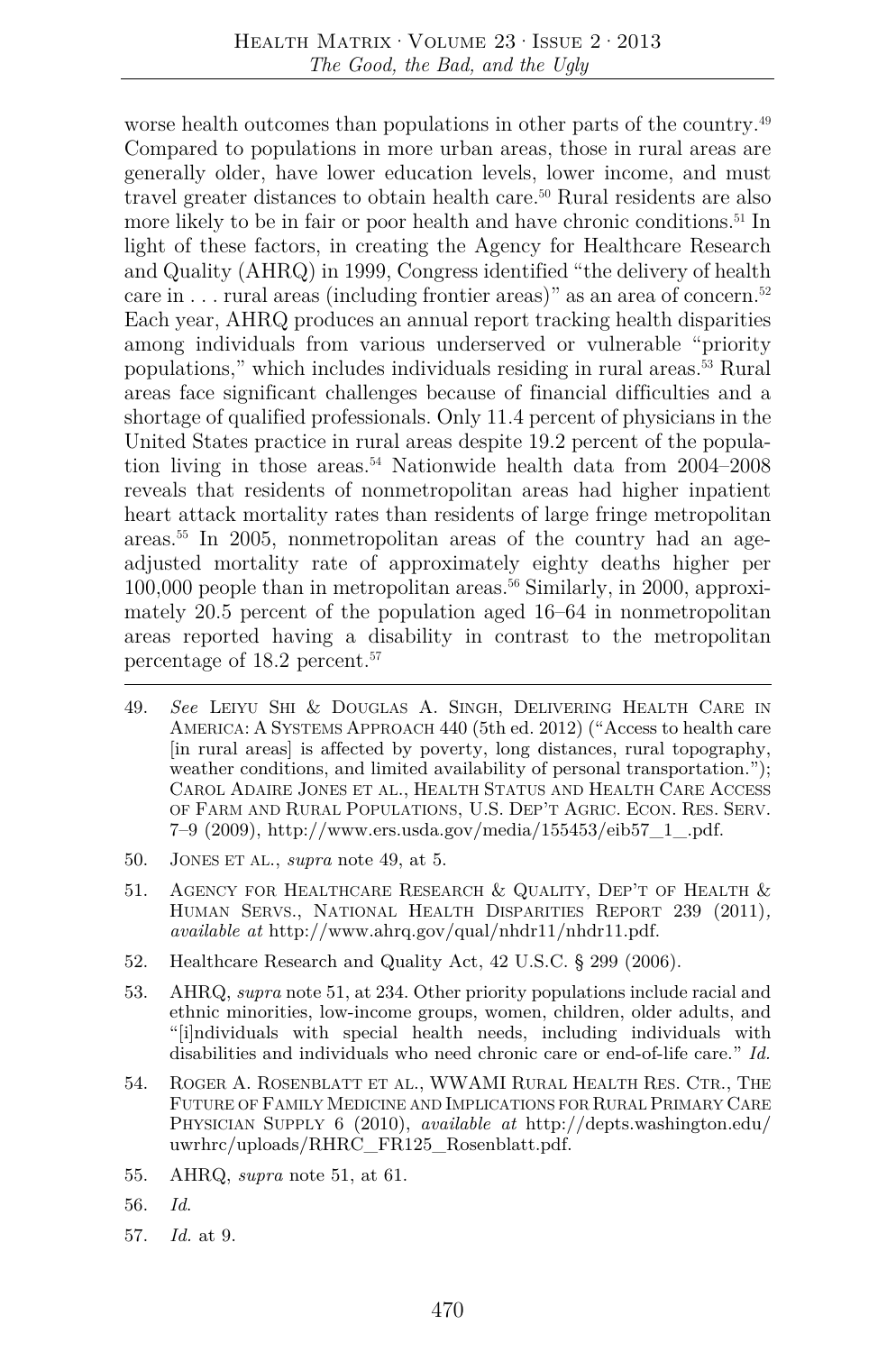#### *B. Designation as an Underserved Rural Area*

In recent years, there has been some debate as to how to define the term "rural."58 The Economic Research Service in the U.S. Department of Agriculture has identified nine definitions of rural used for different purposes.59 The criteria used by the U.S. Census Bureau and the Office of Management and Budget laid the foundation for definitions of rural commonly used for health programs. $60$  Specifically, the U.S. Census Bureau identifies Urbanized Areas (of 50,000 or more people) and Urban Clusters (of 2,500 to 50,000) and then defines "rural" as "encompass[ing] all population, housing, and territory not included with [Urbanized Areas or Urban Clusters]."61 The Office of Management and Budget, on the other hand, groups more populous areas as either "metropolitan statistical areas" (areas with at least one urbanized area of at least  $50,000$ <sup>62</sup> or "micropolitan statistical areas (areas with at least one urban cluster of 10,000 to 50,000), $^{63}$  with all less populous areas referred to as "outside core based statistical areas."64

For rural health care providers, the more significant issue is the debate over various methodologies used to designate which providers qualify for special federal assistance for providing care to underserved areas or populations.As explained below, such programs generally require designation as either a Health Professional Shortage Area (HPSA) or Medically Underserved Area or Population (MUA/P). What follows is a brief overview of the criteria used for each of these designations and a look at current proposals to change the criteria and methodologies for these designations.

One of the most commonly used designations is for HPSAs. Formerly termed "Health Manpower Shortage Areas," the designation was created

- 58. *See* John Cromartie & Shawn Bucholtz, *Defining the "Rural" in Rural America*, AMBER WAVES, June 2008, at 28–29, http://webarchives.cdlib.org/sw1vh5dg3r/http://ers.usda.gov/AmberWaves/ June08/PDF/RuralAmerica.pdf.
- 59. *See Rural Definitions: Data Documentation and Methods*, USDA ECONOMIC RESEARCH SERVICE, http://www.ers.usda.gov/data-products/ rural-definitions/data-documentation-and-methods.aspx (last updated July 5, 2012).
- 60. *See Defining the Rural Population*, HRSA, http://www.hrsa.gov/ ruralhealth/policy/definition\_of\_rural.html (last visited May 14, 2013) (identifying these two agencies' definitions as the "two major definitions of 'rural' that the Federal government uses").
- 61. Urban Area Criteria for 2010 Census, 76 Fed. Reg. 53,030, 53,039 (Aug. 24, 2011).
- 62. 2010 Standards for Delineating Metropolitan and Micropolitan Statistical Areas, 75 Fed. Reg. 37,246, 37,252 (June 28, 2010).

64. *Id.* 

<sup>63.</sup> *Id.*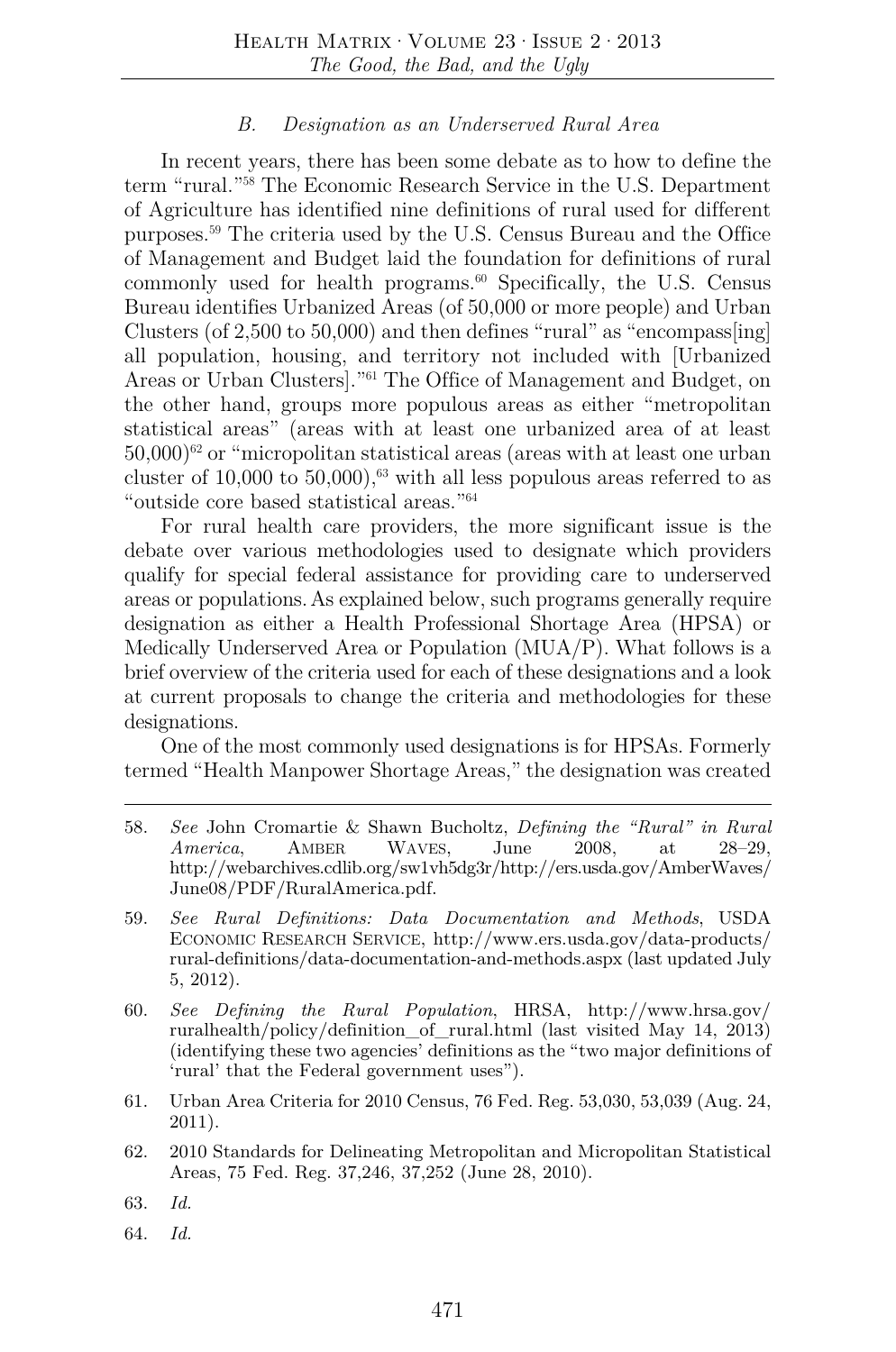under the Health Professionals Educational Assistance Act of 1976.<sup>65</sup> This designation has its roots in the National Health Services Corps program and was originally created to assess eligibility for programs intended to recruit health professionals to underserved areas.<sup>66</sup> Although the use of the word "area" in the term "HPSA" tends to imply a geographically based definition, the HPSA designation may be given to geographic areas, specific population groups, or specific public or nonprofit provider facilities.<sup> $67$ </sup> There are also separate HPSA designations for various types of professionals: primary care, dental care, mental health care, vision care, podiatric care, and pharmacy.<sup>68</sup> As such, there are different HPSA designation criteria depending on what is receiving the designation (a geographic area, population, or facility) or the types of professional for which there is a shortage.

For example, a geographic area meets the definition of a primary medical care HPSA if: (1) there is a "rational area[] for the delivery of primary medical care services," $69$  (2) the population in the area has a full-time equivalent primary care physician ratio of least  $3500:1$ ,<sup>70</sup> and (3) primary care professionals in contiguous areas are "excessively distant, overutilized or inaccessible."<sup>71</sup> A primary care HPSA designation for a population group, however, generally requires that the members of the population group (1) live in an area that is "rational for delivery of

- 66. Negotiated Rulemaking Committee on the Designation of Medically Underserved Populations and Health Professional Shortage Areas, *Final Report to the Secretary,* U.S. DEP'T OF HEALTH & HUMAN SERVS. 21 (Oct. 31, 2011), http://www.hrsa.gov/advisorycommittees/shortage/ nrmcfinalreport.pdf [hereinafter NRMC] ("[T]he HPSA designation process . . . is statutorily tied to the National Health Service Corps program, the Federal program that offers recruitment incentives, in the form of scholarship and loan repayment support, to health professionals committed to providing care in areas with health professional shortages.").
- 67. *See* 42 U.S.C. § 254e(a)(1) (2011) (defining "health professional shortage area" under the Public Health Services Act to include "an urban or rural area . . . , a population group which the Secretary determines has such a shortage, or a public or nonprofit private medical facility"); *see also* 42 C.F.R. § 5.1 (2012) ("These regulations establish criteria and procedures for the designation of geographic areas, population groups, medical facilities, and other public facilities, in the States, as health professional(s) shortage areas.").
- 68. *See generally* 42 C.F.R. §§ 5 apps. A–E, G (2012).
- 69. 42 C.F.R. § 5 app. A, pt. I.B.1 (2012).
- 70. *See id.* at pt. I.D.1. The area also meets this physician ratio criterion if the area has a full-time equivalent primary care physician to population ratio of greater than 3000:1 and an "unusually high need [for primary care services] or insufficient capacity [of existing primary care providers]." *Id.* at pt. I.D.2.
- 71. *Id.* at pt. I.A.6.

<sup>65.</sup> Pub. L. No. 94-484, § 332(a)(1), 90 Stat. 2243, 2270 (1976).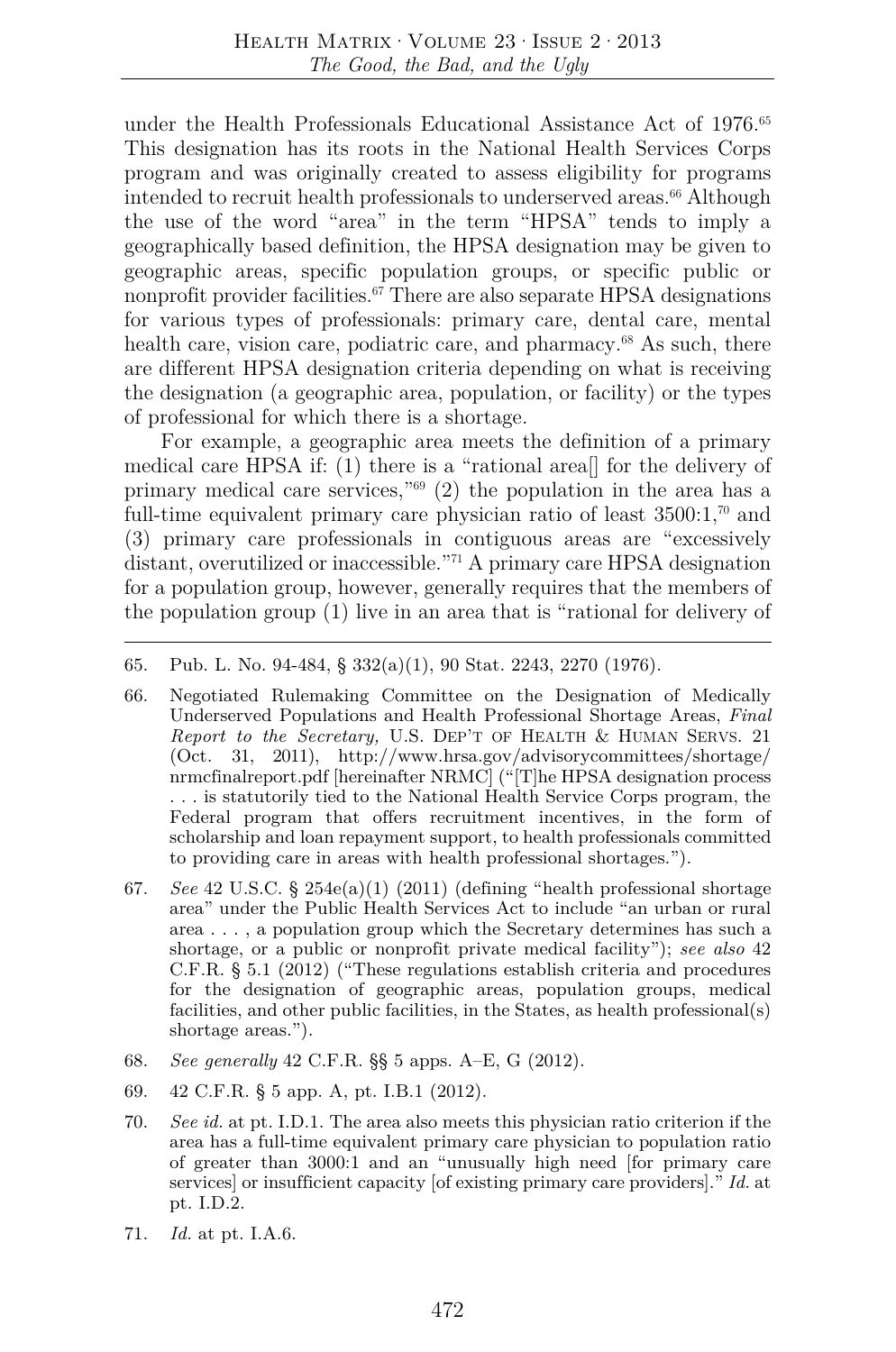primary care medical care," (2) have barriers to care access, possibly including "economic, linguistic, cultural or architectural" factors, and (3) have a primary-care-physician-to-population ratio of less than 3,000:1.<sup>72</sup> Finally, such primary care HPSA designation for facilities applies to certain correctional institutions73 and public or nonprofit medical facilities that serve a HPSA geographic area or population and have "insufficient capacity to meet the primary care needs of that area or population group."74

The HPSA designation criteria for other types of health professionals follow a similar model, although the specific requirements differ.<sup>75</sup> As such, certain areas or populations may be a designated HPSA for one or multiple types of health professionals. In August 2012, HRSA reported that there were 54.4 million people living in 5,721 different primary care HPSAs. In contrast, there were 43.3 million people living in 4,405 dental HPSAs and 87.1 million people living in 3,689 mental health HPSAs. A total of nearly 30,000 additional primary care, dental, and mental health professionals would need to begin practicing in these areas to fully address this workforce shortage.76

Other federal programs base eligibility on what are commonly referred to as medically underserved area or populations  $(MUA/Ps)$ .<sup>77</sup> This designation is generally used for clinics and health centers that qualify

- 72. *Id.* at pt. II.A.1.
- 73. *See id.* at pt. III.A.
- 74. *Id.* at pt. III.B.1.
- 75. For example, the geographic HPSA designation for dental care professionals requires a higher full-time-equivalent dentist ratio of 5000:1. *See* 42 C.F.R. § 5 app. B, pt. I.D.1 (2012). In contrast, for mental health professionals, the geographic HPSA designation applies different ratios depending on the specific type of mental health professional. *See* 42 C.F.R. § 5 app. C, pt. I.A.2 (2012).
- 76. HRSA has identified the need for an additional 5848 primary care providers, 4585 dental providers, and 3802 mental health providers to meet the needs of each of these respective HPSAs. *Shortage Designation: Health Professional Shortage Areas & Medically Underserved Areas/Populations*, HRSA, http://www.hrsa.gov/shortage (last visited Apr. 4, 2013).
- 77. The term MUA/P encompasses two separate designations contained in the same regulation. *See* 42 C.F.R. § 51c.102(e) (2011). MUAs are designated by the Secretary after consideration of factors including the available resources, health indices, and economic factors. *Id.* § 51c.102(e)(1)–(3). MUP, on the other hand, is used to refer to "the population of an urban or rural area designated by the Secretary as an area with a shortage of personal health services or a population group designated by the Secretary as having a shortage of such services." *Id.* § 51c.102(e). *See also* NRMC, *supra* note 66, at 16 (using MUA in reference to "the entire population of a geographic area" and using MUP "only based on the members of the underserved population").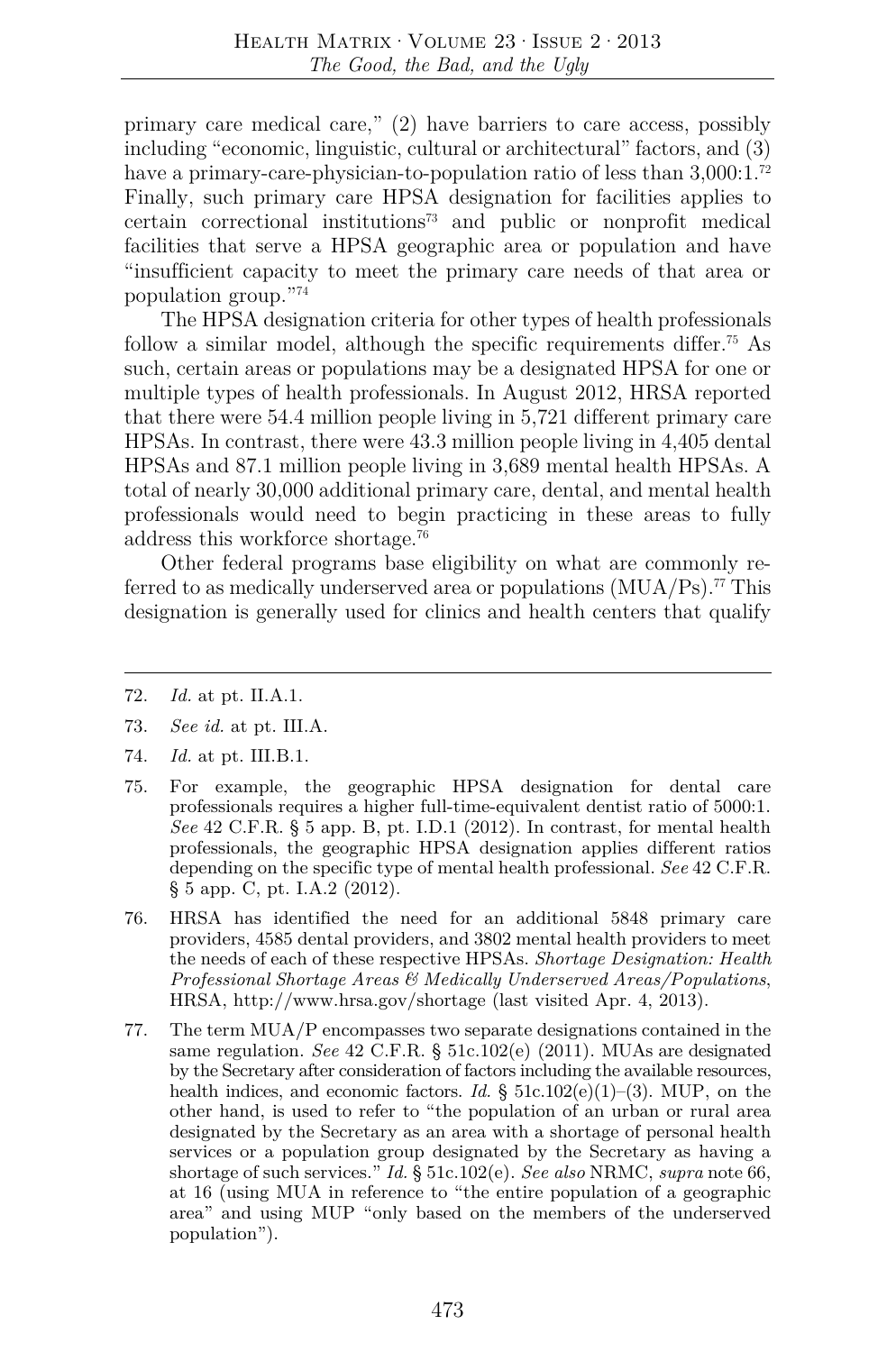for federal assistance.78 Whereas HPSAs focus on where there is a shortage of providers, the "MUA and MUP designations target Federal resources to those areas and populations where individuals have poor health status, low ability-to-pay, limited availability of primary care providers, and barriers to accessing primary care."79 HHS considers the following four factors in designating MUA/Ps:

(1) Available health resources in relation to size of the area and its population, including appropriate ratios of primary care physicians in general or family practice, internal medicine, pediatrics, or obstetrics and gynecology to population; (2) Health indices for the population of the area, such as infant mortality rate; (3) Economic factors affecting the population's access to health services, such as percentage of the population with incomes below the poverty level; and (4) Demographic factors affecting the population's need and demand for health services, such as percentage of the population age  $65$  and over. $80$ 

For MUAs, the agency considers these factors in relation to the population as a whole in a given area.<sup>81</sup> For MUPs, the agency considers these factors only in relation to the underserved population of interest.<sup>82</sup> In practice, HHS applies these regulatory provisions using the Index of Medical Underservice (IMU), with any area or population scoring 62.0 or less (where zero represents "completely underserved" and 100 represents "best served") qualifying as an  $MUA/P$ .<sup>83</sup>

Although the HPSA designation was developed with a focus on *provider* recruitment and the MUA/P was developed with a focus on underserved *populations*, there is significant overlap between these designations.<sup>84</sup> Over the last several decades, there have been several failed efforts by policymakers to create a comprehensive methodology.<sup>85</sup>

- 81. NRMC, *supra* note 66, at 16.
- 82. *Id.*
- 83. *Medically Underserved Areas & Populations (MUA/Ps)*, HRSA, http://bhpr.hrsa.gov/shortage/muaps/index.html (last visited July 4, 2013).
- 84. NRMC, *supra* note 66, at 21.
- 85. In 1998 and 2008, HRSA issued proposed final rules combining the HPSA and MUA/P designations. "In both cases, many public comments were received, and the concerns expressed resulted in a HRSA decision to reconsider and develop a new proposal to be published at a later date; no final revised rule as yet been adopted." Designation of Medically Underserved Populations and Health Professions Shortage Areas; Intent to

<sup>78.</sup> NRMC, *supra* note 66, at 21.

<sup>79.</sup> *Id.* 

<sup>80. 42</sup> C.F.R. § 51c.102(e)(1)–(4).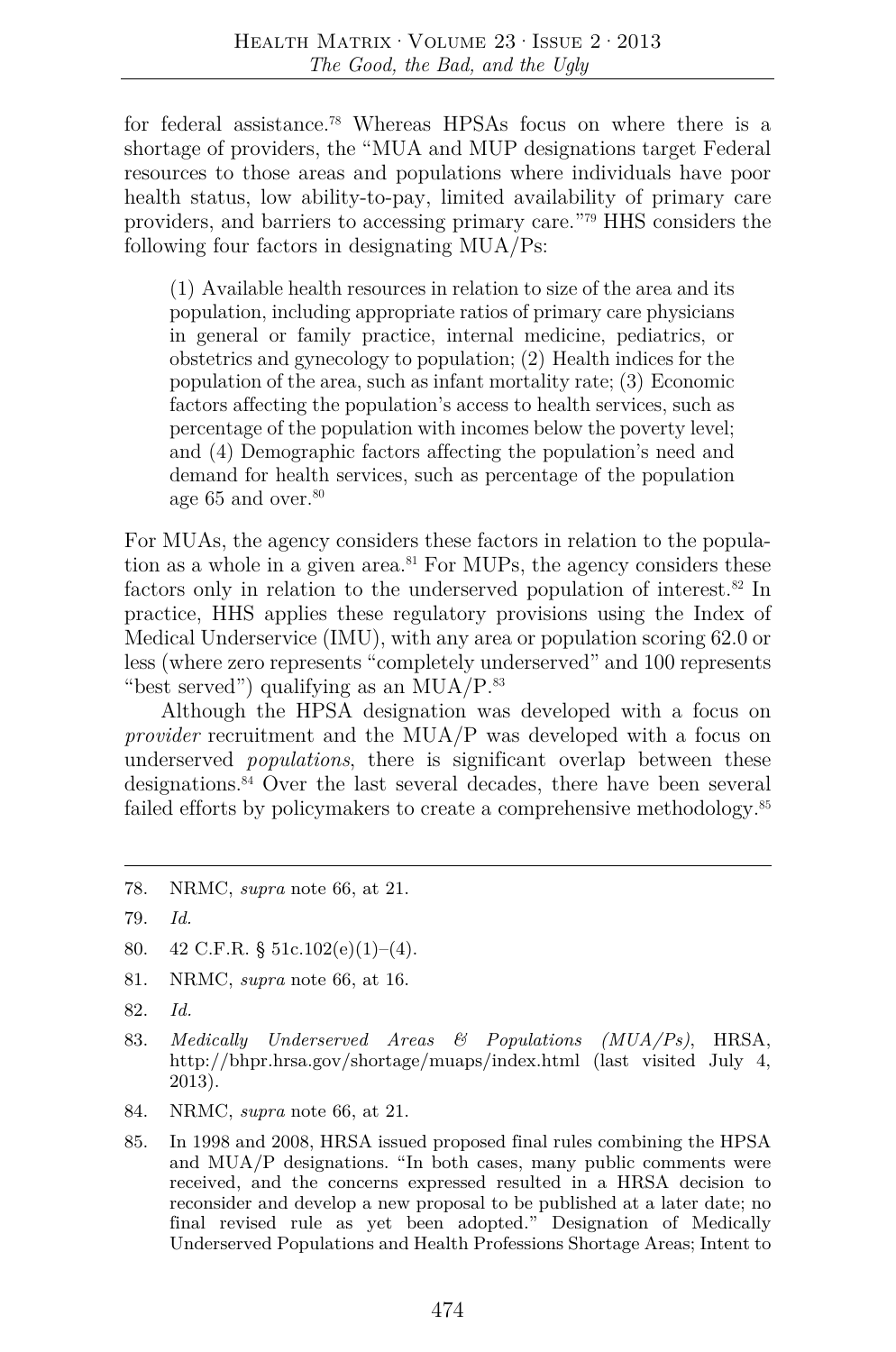Under a provision in the Patient Protection and Affordable Care Act, however, HRSA is directed to undertake negotiated rulemaking  $66$  to establish "a comprehensive methodology and criteria" for the HPSA and MUA/P designations.<sup>87</sup> In November 2011, HRSA's Negotiated Rulemaking Committee on the topic issued its final report recommending a number of changes. While the Committee did not recommend that the methodologies used for assigning the HPSA and MUA/P designations be combined,88 it proposed a number of other changes in designation methodologies. Most significantly, for both the MUA/P and Primary Care HPSA designations, the Committee proposed including nurse practitioners, physician assistants, and certified nurse midwives in the determination of primary care provider-to-population ratios.<sup>89</sup> The Committee also proposed lowering the provider-to-population thresholds required to qualify as an underserved area<sup>90</sup> and increasing emphasis on patients' ability to pay in designating MUAs.<sup>91</sup>

The recommendations in the Committee's report were approved by a vote of twenty-one to two (with five members absent).<sup>92</sup> As of this writing, however, HHS has not yet issued an interim or proposed final rule based on the Committee's report, and it is unclear whether the

Form Negotiated Rulemaking Committee, 75 Fed. Reg. 26,167, 26,167 (May 11, 2010).

- 86. Negotiated rulemaking is governed by the procedures of the Federal Negotiated Rulemaking Act, 5 U.S.C. §§ 561–570. Under these procedures, the agency creates a "negotiated rulemaking committee" to draft a proposed rule, 5 U.S.C.  $\S$  562(6)–(7), rather than following the more common notice-and-comment rulemaking procedures under the federal Administrative Procedures Act. *See also* William Funk, *Bargaining Toward the New Millennium: Regulatory Negotiation and the Subversion of the Public Interest*, 46 DUKE L.J. 1351, 1356–58 (1997) (providing a general overview of the development of negotiated rulemaking).
- 87. Patient Protection and Affordable Care Act, Pub. L. No. 111-148, § 5602(a)(1), 124 Stat. 678 (2010).
- 88. NRMC, *supra* note 66, at 21 ("The Committee recommends maintaining the current distinction between these two major types of shortage/underservice designations: health professional shortage and health service shortage. Although the legislative requirements for the two designation types are similar in many respects, they are rooted in distinct legislative histories and each has unique practical applications.").
- 89. *Id.* at 26.
- 90. *Id.* at 32.
- 91. *Id.* at 34–35.
- 92. At the outset of the negotiated rulemaking, the Committee defined the term "consensus" to mean unanimous support. *Id.* at 7. Accordingly, the Committee technically failed to reach a consensus in this regard. *Id.*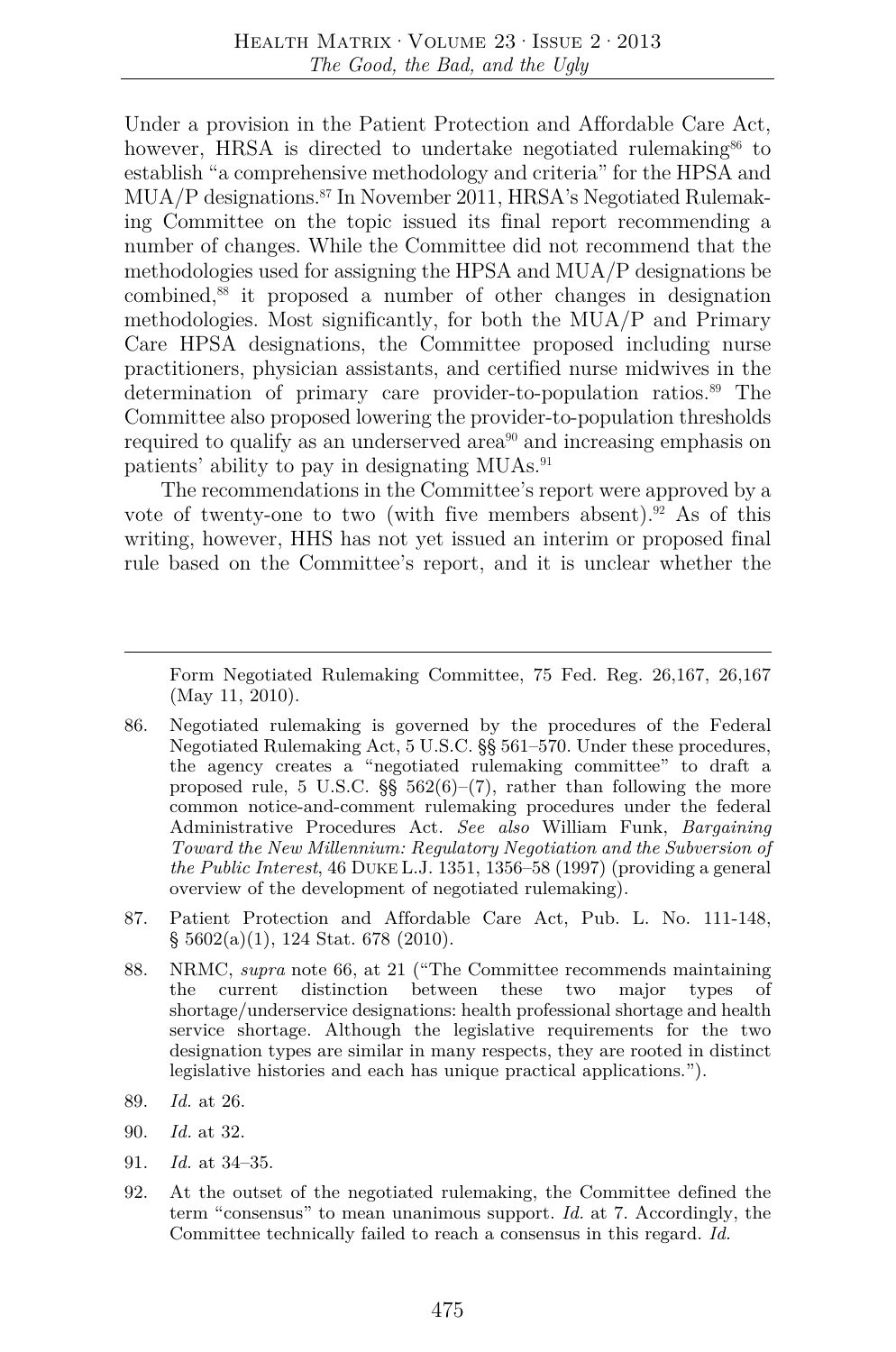agency will proceed with finalizing the recommended changes.<sup>93</sup> The Committee estimates that approximately 12 million people live in areas that stand to lose the geographic HPSA designation under the proposed criteria, with another 20 million living in areas that would gain the designation. Additionally, 16 million people live in areas that would lose the MUA designation under the Committee's proposed criteria, and 48 million live in areas that would be designated as MUAs. Accordingly, if the HPSA and MUA/P designation methodology is changed according to the Committee's recommendations, there could be a substantial shift in the types of providers that benefit from programs under the new designations. Specifically, the increased emphasis on ability-to-pay in designating MUAs may lead to the loss of this designation in areas where the current designation is based more on a shortage of providers rather than on a high poverty rate. Similarly, the inclusion of nurse practitioners, physician assistants, and certified nurse midwives in the provider-to-population ratio may impact the staffing decisions made by providers located in geographic HPSAs. As explained below, the MUA/P and HPSA designations have substantial impacts on a provider's eligibility for a variety of federal assistance programs. A rural health care provider should take measures to ensure the accuracy of any data it provides that may be used in determining MUA/P or HPSA designations; providing inaccurate data could arguably constitute a false claim under the FCA.94

# *C. Programs, Laws, and Policies Intended to Support the Financial Viability of Rural Providers*

In light of the significant workforce and financial challenges many rural providers face, Congress and HHS have created a variety of programs and legal or regulatory exceptions to support rural providers. An overview of these programs and exceptions serves to highlight the

- 93. Under the PPACA, HHS is directed to publish an interim final rule and then, following a public notice-and-comment period, a final rule. Patient Protection and Affordable Care Act, Pub. L. No. 111-148,  $\S$  5602 $(g)$ , 124 Stat. 119, 679 (2010). Because the Negotiated Rulemaking Committee failed to reach a technical "consensus," it is unclear how HHS will proceed at this point. The PPACA provides that if the Negotiated Rulemaking Committee is "unlikely to reach . . . consensus . . . the Secretary [of HHS] may terminate such process and provide for the publication of a rule through such other methods as the Secretary may provide." § 5602(e). As of yet, HHS has apparently not attempted a subsequent rulemaking. *See Negotiated Rulemaking Committee on Designation of MUPs and HPSAs*, HRSA, http://www.hrsa.gov/advisorycommittees/shortage/ (last visited Apr. 5, 2013) (reporting actions since November 2011).
- 94. In such a situation, however, a provider could potentially assert that designation as an MUA/P or HPSA is not a "condition of payment" where there is potential FCA liability for making false certifications. *See* United States *ex rel.* Conner v. Salina Regional Health Center, Inc., 543 F.3d 1211, 1219 (10th Cir. 2008).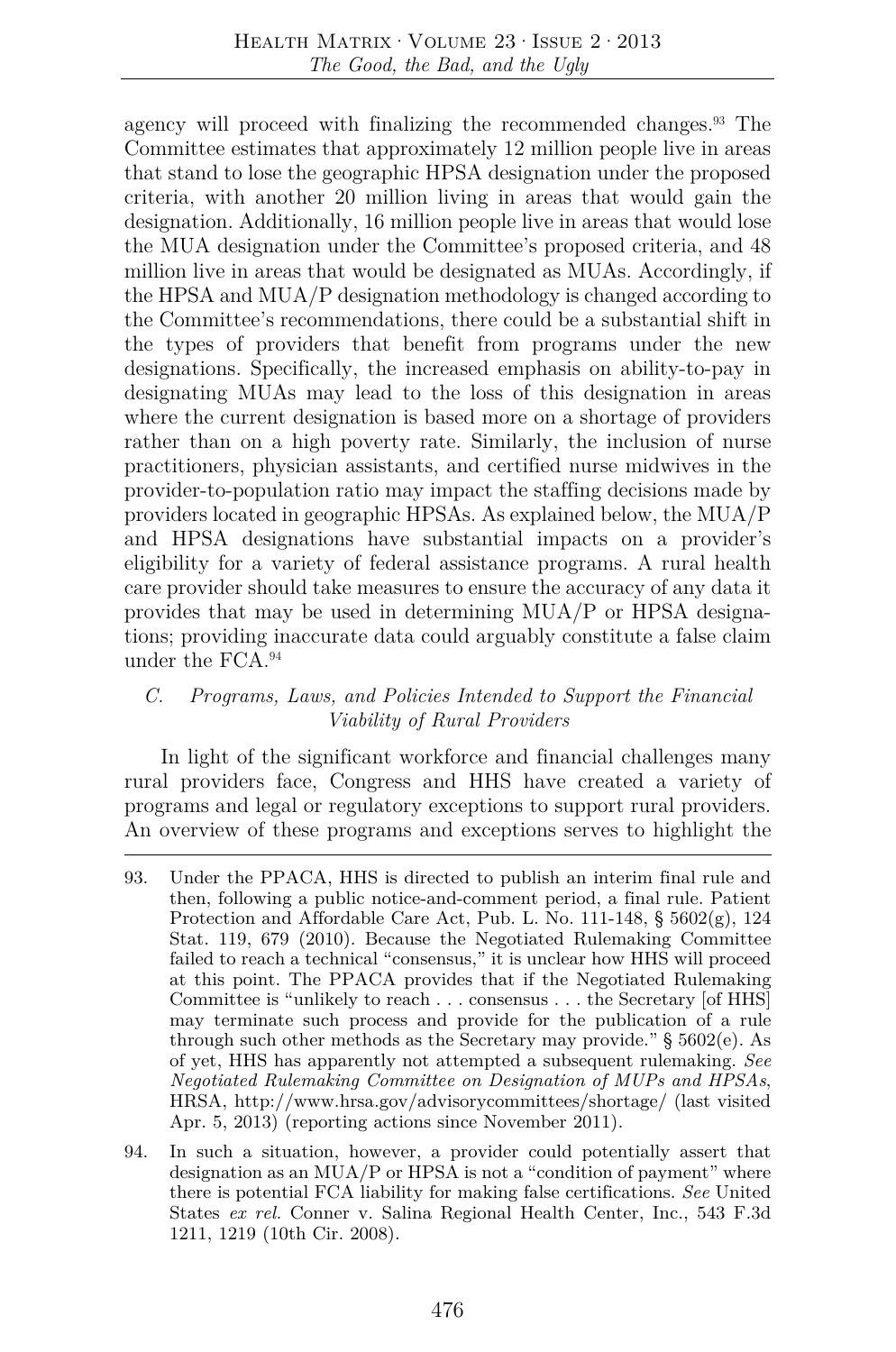support offered to rural providers and draw attention to how such programs may give rise to additional FCA concerns.

#### 1. Rural Health Clinics

In 1977, Congress created a program allowing certain rural providers to be federally designated as Rural Health Clinics (RHCs).95 In creating this program, Congress sought to address threats to financial stability that many rural providers experience, including: difficulty replacing retiring providers, a disproportionately elderly population, relatively high operation costs, and a lack of revenue from private, third-party payers.96 A provider who qualifies for designation as a RHC is able to take advantage of Medicare's potentially more lucrative cost-based reimbursement methodology.

RHCs obtain their status based on a series of location, personnel, and service criteria. To qualify as a RHC, a health facility must be located in a non-urbanized area in which there is an inadequate supply of health care providers.97 RHCs are required to provide ordinary primary care service<sup>98</sup> and have first response capabilities.<sup>99</sup> If a RHC is not able to provide radiology services or hospital care, the clinic must arrange for patients to receive these services at another facility.<sup>100</sup> Finally, RHCs are required to employ at least one mid-level provider (such as a physician assistant, nurse practitioner, or nurse midwife) who must staff the RHC at least 50 percent of the time the clinic is open.<sup>101</sup>

If a provider obtains certification from the Centers for Medicare and Medicaid Services (CMS) that it is a RHC, it can bill Medicare through cost-based reimbursement.102 Cost-based reimbursement is calculated by

- 100*. Id.* § 1395x(aa)(2)(D).
- 101. *Id.* §  $1395x(aa)(2)(J)$ . A RHC may obtain a one-year waiver to this requirement if it can demonstrate that it "has been unable, despite reasonable efforts, to hire a physician assistant, nurse practitioner, or certified nurse-midwife in the previous 90-day period." *Id.*  $§ 1395x(aa)(7)(A).$
- 102. *See* 42 C.F.R. § 405.2462 (2011); OFFICE OF RURAL HEALTH POLICY, HRSA, STARTING A RURAL HEALTH CLINIC—A HOW-TO MANUAL 6-1 to 6-2 (2004), http://www.narhc.org/uploads/pdf/RHCmanual1.pdf (explaining RHC cost reporting and reimbursement).

<sup>95.</sup> NAT'L RURAL HEALTH ASS'N, ISSUE PAPER: RURAL HEALTH CLINICS 1 (2007), *available at* http://www.ruralhealthweb.org/index.cfm? objectid= 3F504056-1185-6B66-8862A255663EE0E5; *see* Pub. L. No. 95-210, § 1(c), 91 Stat. 1485, 1485 (amending Section 1861, part B of title XVIII of the Social Security Act to provide payment for rural health clinic services).

<sup>96.</sup> NAT'L RURAL HEALTH ASS'N, *supra* note 95.

<sup>97. 42</sup> U.S.C. § 1395x(aa)(2)(K)–(K)(i) (2006).

<sup>98.</sup> *Id.* § 1395x(aa)(1).

<sup>99.</sup> *Id.* § 1395x(aa)(2)(B).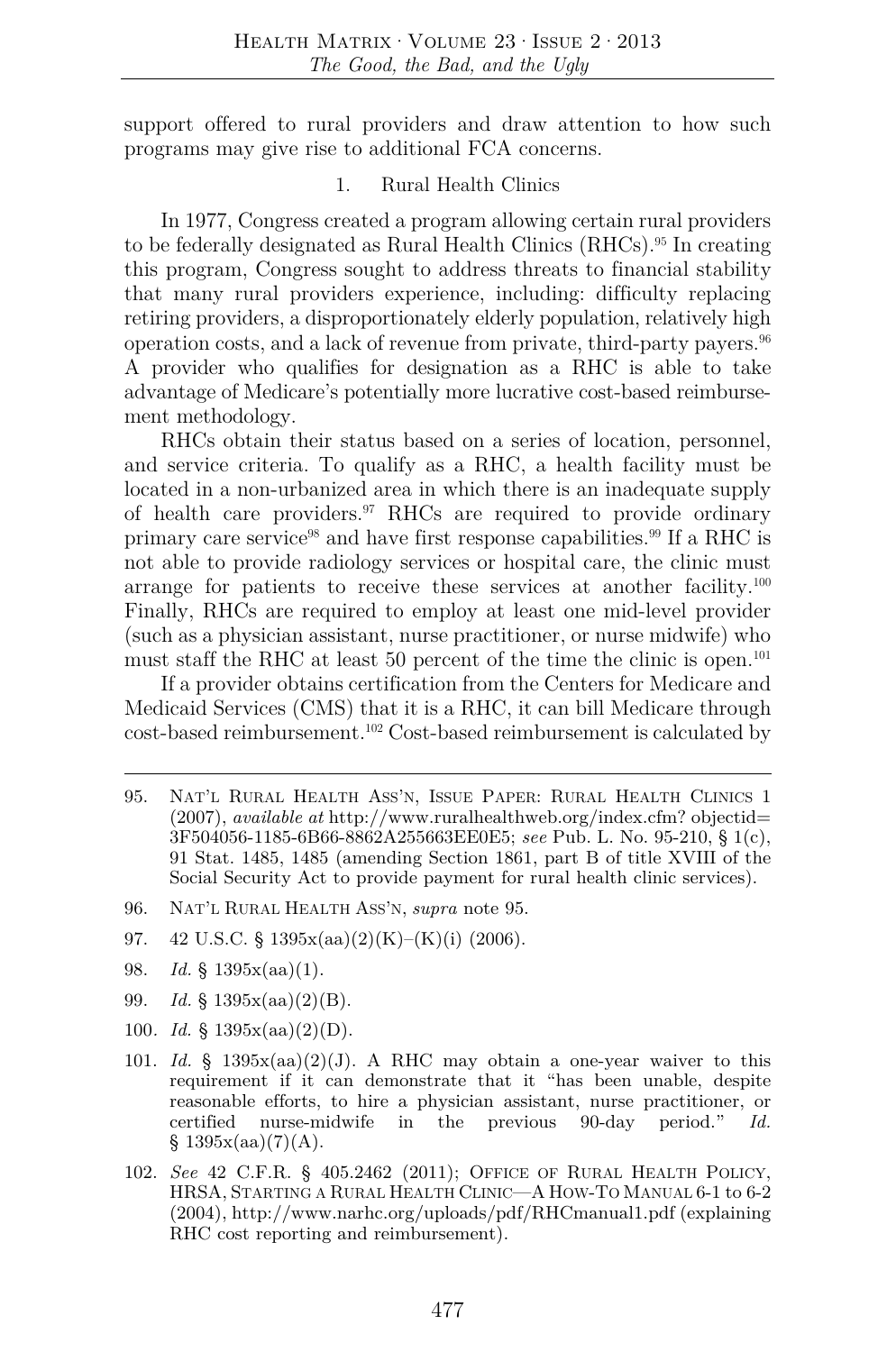dividing allowable costs (expenses that have an associated maximum value) by the number of visits made to a RHC.103 HHS has observed that all-inclusive averages usually amount to more than fee-for-service payments and that most RHCs see a 25–75 percent increase in revenue once they become eligible for cost-based reimbursement.104 As such, the RHC designation is potentially valuable for a clinic in a rural area that relies heavily on Medicare patients.

One area of concern identified by HHS OIG relates to methodologies used by CMS to identify rural or underserved areas and populations.<sup>105</sup> In a 2005 review of the RHC program, OIG concluded that the methodologies and review processes currently in place allowed for potentially several hundred RHCs to operate in areas that were not truly underserved rural areas.<sup>106</sup> OIG consequently recommended "requiring current" and prospective RHCs to provide additional evidence of community need."107 OIG further recommended that CMS be able to "terminate those clinics that do not meet the basic location requirements unless they demonstrate that the clinics are essential community providers for their service areas."108 OIG's recommendations focus on the need for CMS to update its designation criteria and do not suggest concern that RHCs are currently misrepresenting their status. However, to the extent that CMS adopts practices requiring many RHCs to show that they "are essential community providers," misleading or inaccurate representations by the provider to assure continued designation as a RHC could potentially be considered a "false claim" under the FCA. Rural providers must therefore assure that any such representations are not potentially false or misleading.

2. Federally Qualified Health Centers and Their Look-Alikes

The Federally Qualified Health Center (FQHC) program was enacted and expanded under the 1989 and 1990 Omnibus Budget Reconciliation

- 103. CENTERS FOR MEDICARE & MEDICAID SERVICES, MEDICARE CLAIMS PROCESSING MANUAL § 20.4 (2010), *available at* http://www.cms.gov/ Regulations-and-Guidance/Guidance/Manuals/ Downloads/clm104c09.pdf.
- 104. OFFICE OF RURAL HEALTH POLICY, *supra* note 102.
- 105. *See generally* OFFICE OF INSPECTOR GENERAL, U.S. DEP'T HEALTH & HUMAN SERVS., STATUS OF THE RURAL HEALTH CLINIC PROGRAM (2005), *available at* http://oig.hhs.gov/oei/reports/oei-05-03-00170.pdf.
- 106. *Id.* at 8–9. The report found that 279 RHCs were in areas that were neither designated as a health shortage area or a non-urban area. Another 946 RHCs in health shortage areas had not been reviewed within the past three years to determine whether the area should still carry this health shortage designation. *Id.* at 8.
- 107. *Id.* at 16.
- 108. *Id.* at 17.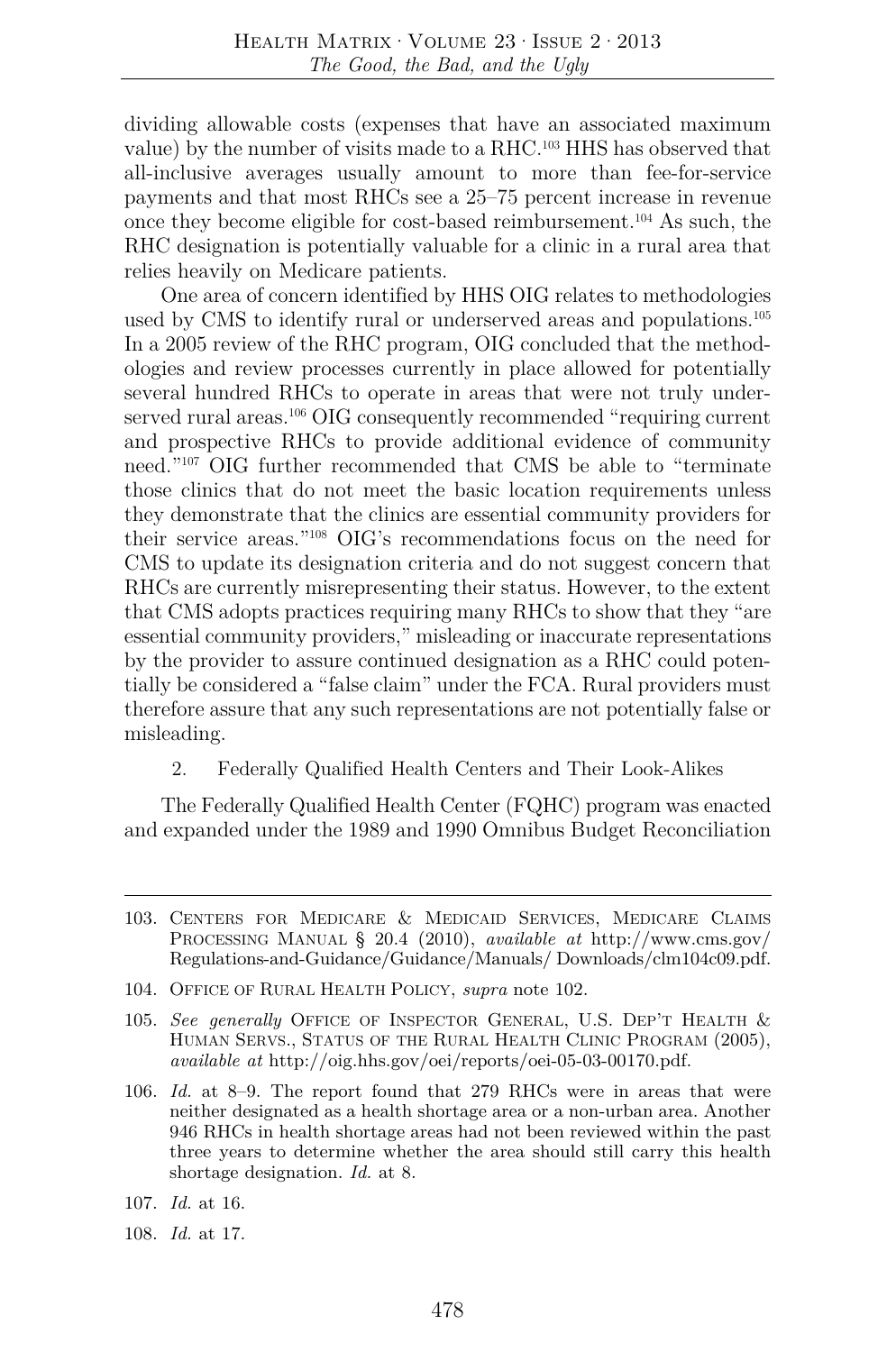Acts, respectively.109 Although a FQHC may be in an urban or rural region, the facility must serve a MUA/P.110 The FQHC designation is only available to public agencies and non-profit corporations that run under a board of directors.111 A FQHC is required to supply primary care and make available the following services either onsite or through arrangements with another facility: emergency care, pharmacy, lab testing, radiology services, preventative health and dental, transportation, hospital care, and case management.<sup>112</sup> Although the qualification standards are much more complex, the federal assistance available to rural providers designated as FQHCs is much greater than what is available to RHCs.

By statutory definition, a FQHC is generally an entity that receives a grant from (or operates under a facility that receives a grant from) the federal government under Section 330 of the Public Health Services Act (PHSA).113 A facility that meets the requirements for receiving such a grant but does not acquire one is known as an FQHC Look-Alike.114 Apart from the potential for federal grant funding, other benefits for FQHCs and Look-Alikes include access to discounted prescription drugs under the Drug Discount pricing program authorized by Section 340 of the PHSA, eligibility to bring in new personnel associated with the National Health Service Corps loan repayment program,<sup>115</sup> and the

- 109. HEALTH RESOURCES & SERVS. ADMIN., DEPT. OF HEALTH AND HUMAN SERVS., COMPARISON OF THE RURAL HEALTH CLINIC AND FEDERALLY QUALIFIED HEALTH CENTER PROGRAMS 7 (2006), *available at*  http://www.ask.hrsa.gov/downloads/fqhc-rhccomparison.pdf.
- 110. *Id.* at 11.
- 111. *Id.* at 12.
- 112. *Id.* at 13.
- 113.  $42 \text{ U.S.C. }$ §  $1395x(aa)(4)(A)(i)$  (2006) (defining FQHC as "an entity which is receiving a grant under section 330 of the Public Health Service Act"). There are several other types of entities that also meet the definition of FQHC. *Id.* §  $1395x(aa)(4)(A)(ii)–(D)$ .
- 114. *See* 42 U.S.C. § 1395x(aa)(4)(B) (2006). The term "look-alike" is not in the statutory definition of FQHCs. However, this term is commonly used in Medicare guidance to describe the types of entities defined in § 1395(aa)(4)(B). *See, e.g.*, CMS MEDICARE LEARNING NETWORK, FEDERALLY QUALIFIED HEALTH CENTER, RURAL HEALTH FACT SHEET SERIES 1 (2012), http://www.cms.gov/Outreach-and-Education/Medicare-Learning-Network-MLN/MLNProducts/downloads/fqhcfactsheet.pdf.
- 115. NAT'L ASS'N OF CMTY. HEALTH CTRS., SO YOU WANT TO START A HEALTH CENTER . . . ?: A PRACTICAL GUIDE FOR STARTING A FEDERALLY QUALIFIED HEALTH CENTER 2 (2011), https://www.nachc.com/client/documents/ So%20you%20want%20to%20Start-Final%20July%202011.pdf.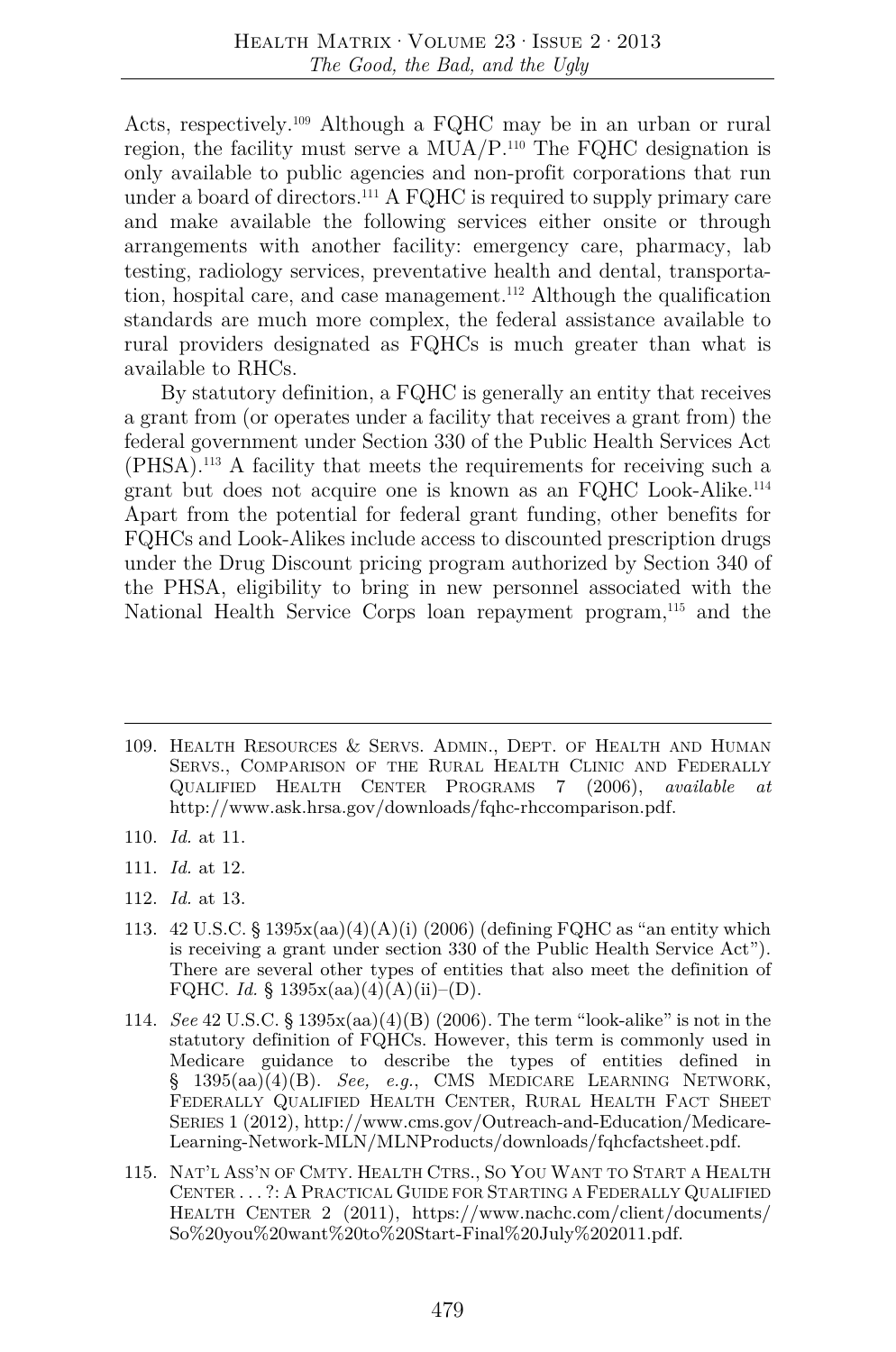ability to hire a Medicaid eligibility worker with the authority to grant Medicaid coverage to those who qualify.<sup>116</sup>

Additionally, any medical malpractice claims against providers working for FQHCs that receive grant funding cannot be brought in state court.117 Rather, such claims must be filed in federal court under the Federal Tort Claims Act<sup>118</sup> and federal government attorneys will defend the FQHC at no cost to the FQHC.<sup>119</sup> Thus, many health professionals who work at FQHCs may avoid the expense of carrying malpractice insurance.120

FQHCs that receive grant funding under the PHSA should be particularly aware of the potential for FCA claims on the basis of "false certification."121 In cases involving a false certification theory, liability "is predicated upon a false representation of compliance with a federal statute or regulation or prescribed contractual term."122 Considering the potential breadth of these types of claims,<sup>123</sup> courts have indicated that a

- 116. TEXAS ASSOCIATION OF COMMUNITY HEALTH CENTERS, OUTSTATIONED ELIGIBILITY WORKERS AT FQHCS: A LOOK AT COST EFFECTIVENESS 2 (2006), http://www.tachc.org/content/Outstationed\_Eligibility\_Workers\_ at\_FQHCs.pdf.
- 117.  $42 \text{ U.S.C. }$ §  $233(a)$ , (c) (2011). In order to receive this benefit, the FQHC must obtain a designation as a "Public Health Service employee" and meet certain criteria, including implementing appropriate risk-reduction procedures and verifying the professional credentials of its practitioners. *Id.*  $§ 233(h).$
- 118. 28 U.S.C. § 1346(b)(1) (2006).
- 119. *See* 42 U.S.C. § 233(b).
- 120. *FTCA FAQs*, HRSA, http://bphc.hrsa.gov/ftca/about/aboutfaqs.html (last visited Apr. 4, 2013) (noting that "the Health Center FTCA Program saves health center grantees millions of dollars yearly").
- 121. As one commentator has explained, "FCA liability in false certification cases turns on a finding that the defendant expressly or impliedly certified compliance with all Medicare and Medicaid rules, regulations and requirements, but that certification turned out to be false." Dayna Bowen Matthew, *An Economic Model to Analyze the Impact of False Claims Act Cases on Access to Healthcare for the Elderly, Disabled, Rural and Inner-City Poor*, 27 AM. J. LEG. MED. 439, 443 (2001); *see* United States *ex rel.* Hopper v. Anton, 91 F.3d 1261, 1266 (9th Cir. 1996) ("It is the false certification of compliance which creates liability.").
- 122. Mikes v. Straus, 274 F.3d 687, 696 (2d Cir. 2001). The *Mikes* court clarified that this type of claim is also referred to as "'legally false' certification." *Id.* at 697 (citing Robert Fabrikant & Glenn E. Solomon, *Application of the Federal False Claims Act to Regulatory Compliance Issues in the Health Care Industry*, 51 ALA. L. REV. 105, 111–12 (1999), and distinguishing it from claims "which involve[] an incorrect description of goods or services provided or a request for reimbursement for goods or services never provided.").
- 123. *See* Monica P. Navarro, *Materiality: A Needed Return to Basics in False Claims Act Liability* 8 (2012) (unpublished manuscript) ("[T]he need to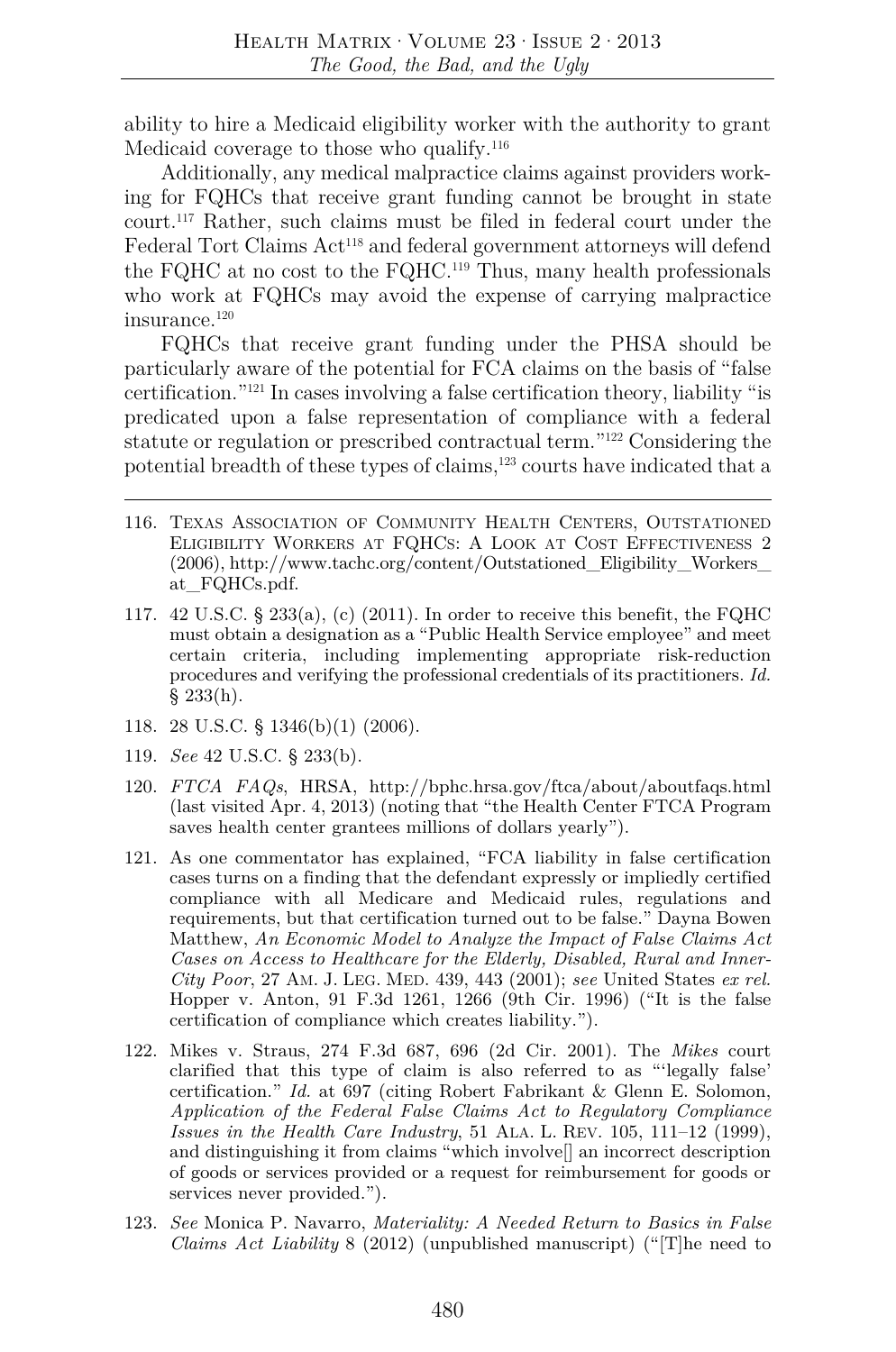provider's false certification to the government that it is in compliance with the law only constitutes an FCA violation if such legal compliance is an express "condition to governmental payment."124 For example, in *United States ex rel. Conner v. Salina Regional Health Center*, *Inc.*, 125 a whistleblower alleged that a health center violated the FCA by falsely certifying in its annual cost report that it was in compliance with Medicaid statutes and regulations.126 In *Conner*, the U.S. Court of Appeals for the Tenth Circuit agreed with the district court and held that such alleged "false certification" could not form the basis for an FCA claim because the certification "does not contain language stating that payment is conditioned on perfect compliance with any particular law or regulation. Nor does any underlying Medicare statute or regulation provide that payment is so conditioned."127

It is unclear, however, to what extent the requirement that the false certification concern a condition of payment would present a viable defense to a rural provider, such as an FQHC, that allegedly made false statements in obtaining funding under the PHSA.128 In *United States ex rel. Parato v. UnaHealth*, the U.S. District Court for the Middle District of Georgia denied the defendant's motion to dismiss, finding that the plaintiff had sufficiently alleged that funding for a FQHC under Section 330 of the PHSA was conditioned upon truthful certifications in the

- 125. 543 F.3d 1211, 1211 (10th Cir. 2008).
- 126. *Id.*
- 127. *Id.* at 1219; *see also* Navarro, *supra* note 123, at 6 (noting that *Conner* "is a clear example of the excessive reliance that litigants placed on the express certification theory.").
- 128. Indeed, as one commentator has noted, the analysis applied in *Conner* is problematic because the rule regarding what constitutes "a 'condition to payment' for FCA liability, as required by the theory, was left undefined." Navarro, *supra* note 123, at 8.

continue to define and circumscribe the purview of the express certification theory became apparent to the courts, which then began to impose additional requirements for liability under the theory.").

<sup>124.</sup> *See, e.g.,* Mikes v. Straus, 274 F.3d at 697 ("We join the Fourth, Fifth, Ninth, and District of Columbia Circuits in ruling that a claim under the Act is legally false only where a party certifies compliance with a statute or regulation as a condition to governmental payment."); *see also* United States *ex rel.* Siewick v. Jamieson Science & Eng'g, Inc., 214 F.3d 1372, 1376 (D.C. Cir. 2000) ("[F]alse certification of compliance with a statute or regulation cannot serve as the basis for a *qui tam* action under the FCA unless payment is conditioned on that certification."); United States *ex rel.* Thompson v. Columbia/HCA Healthcare Corp., 125 F.3d 899, 902 (5th Cir. 1997) ("We agree with the district court that claims for services rendered in violation of a statute do not necessarily constitute false or fraudulent claims under the FCA.").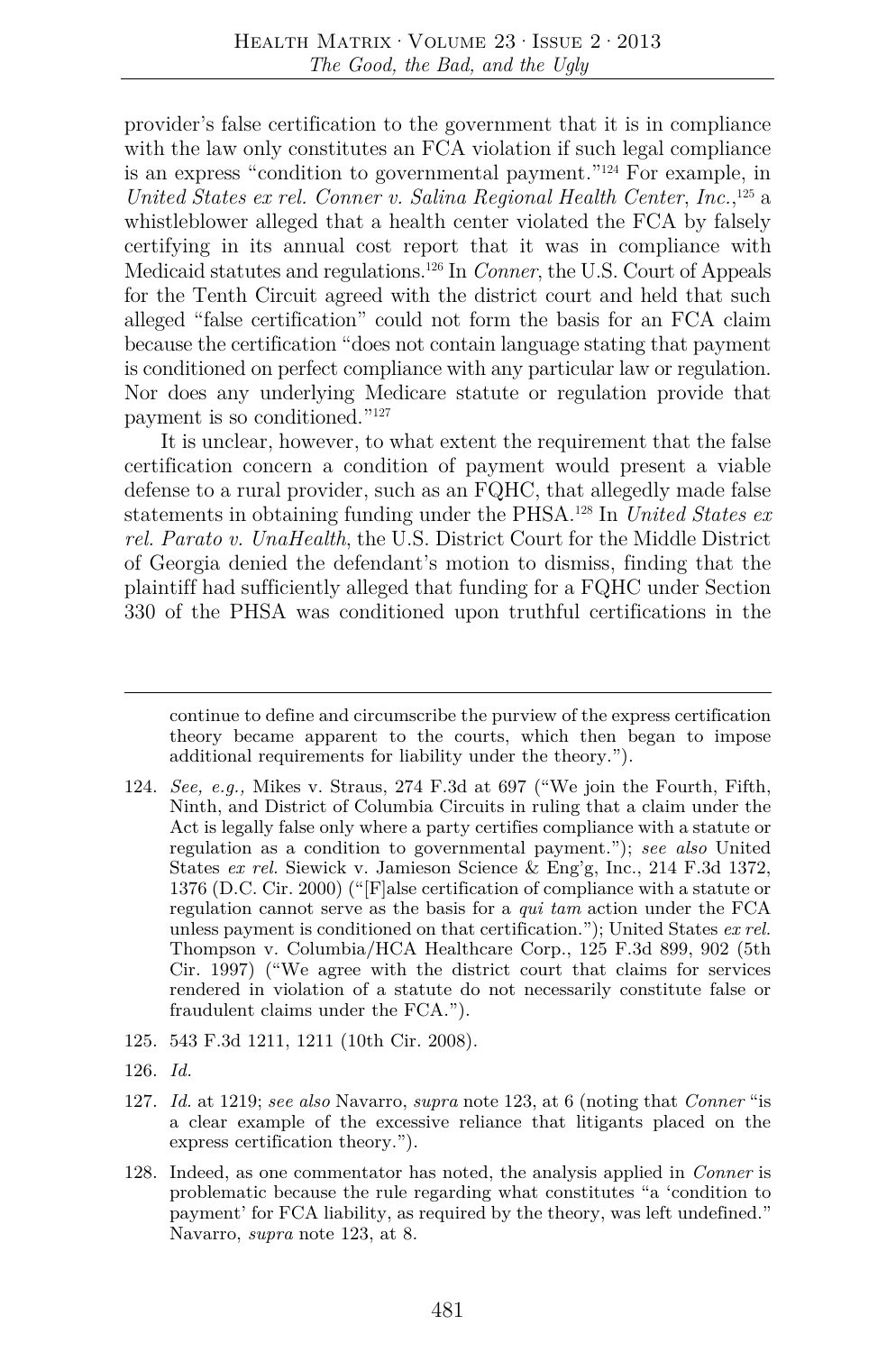grant application.129 The *Parato* court distinguished *Conner* by noting that, unlike the defendant in *Conner*, "UnaHealth was a grant applicant for government funds, not a contractor participating in a program to perform services and then bill the Government for payment . . . ."130 The *Parato* court granted the defendant's motion for summary judgment because it found that the particular certification on the FQHC application at issue only applied prospectively and the plaintiff's evidence related to alleged past noncompliance.131 The significance of *Parato* is that false or misleading representations or certifications made on a *grant application* may give rise to FCA liability, even where the provider may have viable defenses in relation to similar representations made on an *application to participate* as a Medicare provider. Because FQHCs rely on this type of grant funding, such providers should be particularly aware of this area of potential liability.

#### 3. Critical Access Hospitals

In addition to RHCs and FQHCs, the federal government has also shown initiative in supporting rural hospitals. The Balanced Budget Act of 1997 allowed for the establishment of Critical Access Hospitals (CAHs) in participating states.132 All states except Connecticut, Delaware, Maryland, New Jersey, and Rhode Island have accepted federal funding to create programs that allow for CAHs to be developed as long as certain eligibility requirements are met.<sup>133</sup>

Although states are in charge of creating their own CAH programs,<sup>134</sup> a hospital must meet certain requirements to qualify. Specifically, a CAH facility must be not-for-profit and located in a rural area—defined as thirty-five miles from any other hospital (or fifteen miles if the area has more limited accessibility).<sup>135</sup> Each facility is also responsible for having twenty-four-hour emergency services available to serve the area and can have a maximum of fifteen beds reserved for in-patient use that exceeds no more than ninety-six hours, or twenty-five beds designated for either short- or long-term care.<sup>136</sup>

- 129. United States v. Unadilla Health Care Ctr, Inc., 2010 U.S. Dist. LEXIS 1796, at \*40–41 (M.D. Ga., Jan. 11, 2010).
- 130. *Id.* at \*19.
- 131. *See* United States *ex rel*. Parato v. Unadilla Health Care Ctr., 787 F. Supp. 2d 1329, 1340 (M.D. Ga. 2011).
- 132. Balanced Budget Act of 1997, Pub. L. No. 105-33, § 4201, 111 Stat. 251, 373–74 (1997).
- 133. DEP'T OF HEALTH AND HUMAN SERVS., CENTERS FOR MEDICARE & MEDICAID SERVS., CRITICAL ACCESS HOSPITALS FACT SHEET 2 (2012), http://www.cms.gov/MLNProducts/downloads/CritAccessHospfctsht.pdf.
- 134. 42 U.S.C. § 1395i-4(a)–(b) (2006).
- 135. *Id.* § 1395i-4(c)(2)(B)(i).
- 136. *Id.* § 1395i-4(c)(2)(B)(ii).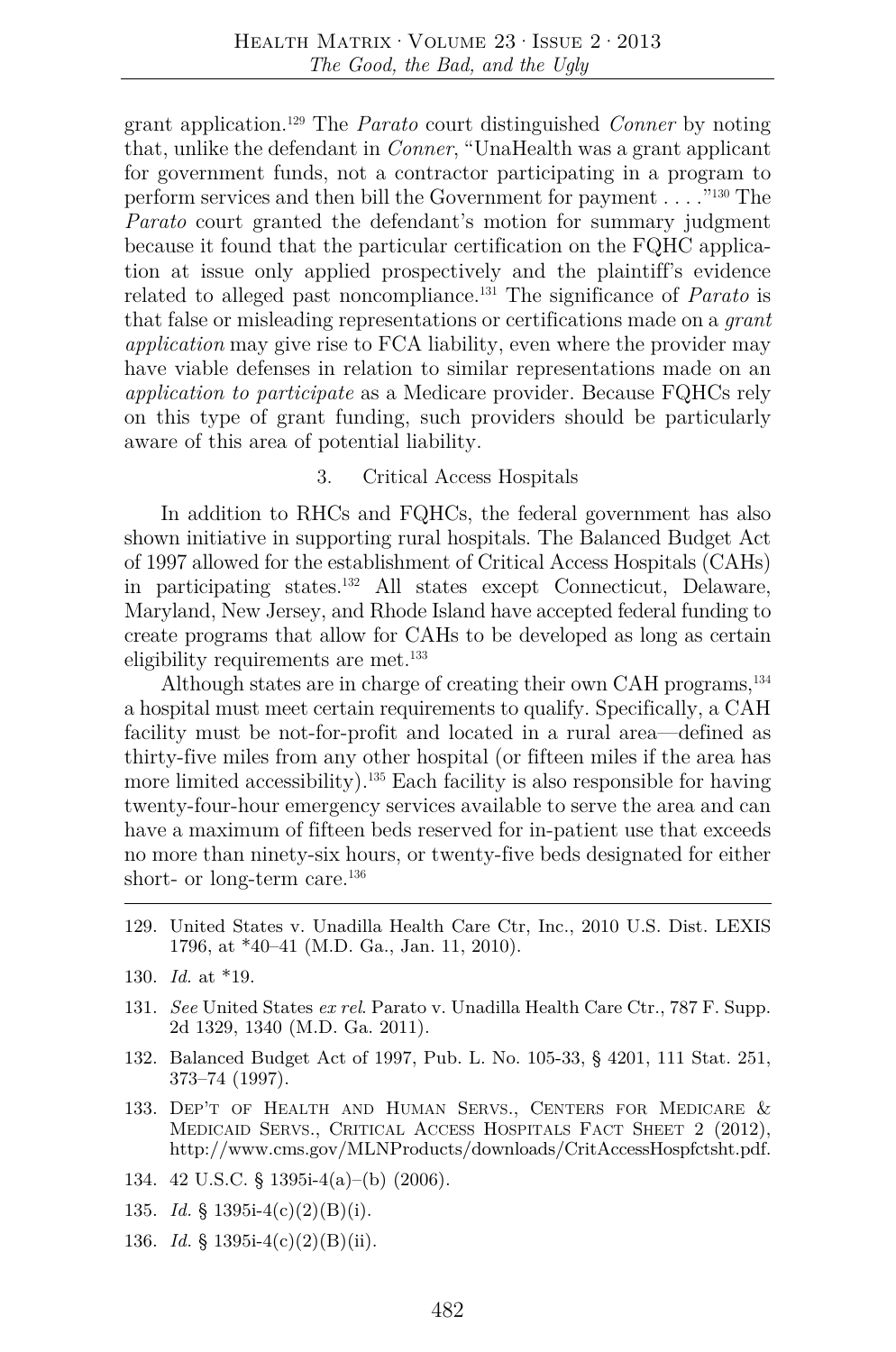CAHs receive 101 percent of the costs of approved Medicare services,<sup>137</sup> including inpatient care, outpatient visits, laboratory tests, and postacute care in a skilled nursing facility.138 In addition to receiving specialized Medicare reimbursement, rural providers who work in CAHs also receive financial incentives. A physician who works at a CAH in a HPSA may qualify for bonus pay as an additional percentage of the cost of treating a Medicare patient. Eligibility continues to increase for CAHs and more rural hospitals are able to receive the federal support that this particular program offers. The requirement that the facility be located a certain distance from a nearby hospital is easily waived, and as of October 2011, only 65 percent of CAHs actually met the obligation without a waiver. $139$ 

4. National Health Service Corps Loan Repayment Programs

In addition to programs that support rural facilities, the federal government has also created incentives intended to expand the number of rural health care providers in practice through loan repayment programs. The National Health Service Corps Loan Repayment Program offers up to \$60,000 in student loan repayment per health care provider willing to spend a set amount of time working in a rural region.<sup>140</sup> Providers that work full time for up to two years or part-time for up to four years in the highest-ranked shortage areas qualify for the most repayment.<sup>141</sup> Eligibility extends to physicians, nurses, physician assistants, dentists, dental hygienists, and mental health providers in a variety of specialties.<sup>142</sup> Repayment programs for providers in HPSAs are set to increase under the PPACA.143 Beginning in 2010, the federal government allocated \$195 million for the Public Health Workforce Loan Repayment program and by 2015, the National Health Services Corps will receive a funding increase of over \$1.1 billion to help repay provider loans.144

- 141. *Id.* at 2.
- 142. *Id.* at 2.
- 143. Patient Protection and Affordable Care Act, Pub. L. No. 111-148, §§ 5604 and 5207 124 Stat. 678 (2010).
- 144. KEITH J. MUELLER, RURAL POLICY RESEARCH INSTITUTE, THE PATIENT PROTECTION AND AFFORDABLE CARE ACT: A SUMMARY OF PROVISIONS IMPORTANT TO RURAL HEALTH CARE DELIVERY 5 (2010), *available at*

<sup>137.</sup> *Payment Basics: Critical Access Hospitals Payment System*, MEDPAC 1, http://www.medpac.gov/documents/MedPAC\_Payment\_Basics\_11\_ CAH.pdf (last updated Oct. 2011).

<sup>138.</sup> *Id.* 

<sup>139.</sup> *Id.*

<sup>140.</sup> BUREAU OF CLINICIAN RECRUITMENT & SERV., U.S DEP'T OF HEALTH & HUMAN SERVS., NATIONAL HEALTH SERVICE CORPS LOAN REPAYMENT PROGRAM 1 (2013), http://nhsc.hrsa.gov/downloads/lrpataglance.pdf.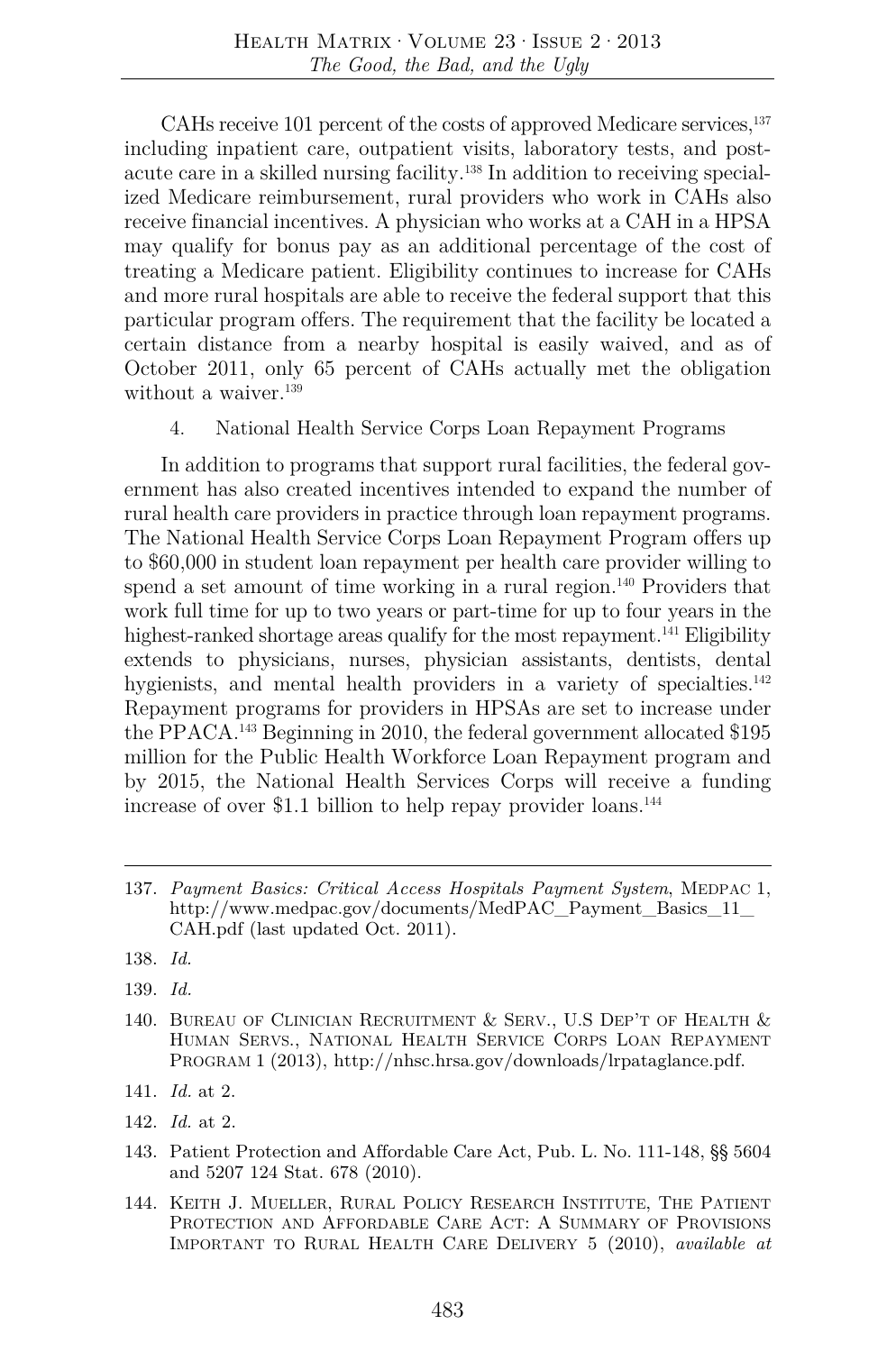#### 5. Stark and Anti-Kickback Provisions Impacting Rural Providers

In addition to the various programs discussed above, other health care fraud and abuse laws and regulations contain exceptions that apply only to rural providers. By carving out these exceptions, Congress and regulatory agencies have sought to account for the circumstances under which rural providers operate.

#### *a. The Stark Law*

The so-called "Stark Law"145 prohibits physicians from referring Medicare and Medicaid patients for "designated health services" to entities with which the physician or an immediate family member of the physician has an ownership, investment, or compensation interest.146 The purpose of the law is to prevent overutilization caused by a physician's financial interest in referring patients for unnecessary services.147 The Stark Law was enacted in 1989 after a study of Medicare claims from 1987 showed that Medicare patients of physicians with a financial interest in an independent clinical laboratory "received, on the average, 45 percent more clinical laboratory services than all Medicare patients in general, regardless of place."148 The law originally applied only to referrals by physicians to clinical laboratory services but has expanded to prohibit interested referrals to providers of other designated health

- 146. *Id.* § 1395 $mn(a)(1)(A)$ .
- 147. *See* Susan O. Scheutzow & Steven A. Eisenberg, *The Employee Exceptions to the Anti-Kickback and Stark Laws After* Tuomey*: What's a Physician's Employer to Do?*, 4 J. HEALTH & LIFE SCI. L. 146, 160 n.21 (2011) ("The Stark Law's main purposes are to prevent overutilization by prohibiting a physician from making a referral for certain services to an entity with whom the physician has a compensation arrangement or ownership interest except in certain situations, and to ensure that physicians' medical judgments are not compromised by improper financial incentives and are based solely on the best interests of the patient.").
- 148. OFFICE OF INSPECTOR GENERAL, DEPARTMENT OF HEALTH & HUMAN SERVICES, OAI-12-88-01410, FINANCIAL ARRANGEMENTS BETWEEN PHYSICIANS AND HEALTH CARE BUSINESSES: REPORT TO CONGRESS 18 (1989), *available at* http://oig.hhs.gov/oei/reports/oai-12-88-01410.pdf.

http://www.public-health.uiowa.edu/rupri/publications/policypapers/ PPACA%20Rural%20Provision%20Summary.06\_08\_10.pdf.

<sup>145.</sup> The law, as originally enacted, is called the "Ethics in Patient Referrals Act," Pub. L. No. 101-239, § 6204, 103 Stat. 2137, 2236, but it is commonly called the "Stark Law" after its sponsor, Democratic representative Pete Stark from California. The section of the United States Code containing the law is labeled "Limitation on certain physician referrals," 42 U.S.C. § 1395nn, and it is also commonly referred to as the "physician self-referral law." *See Physician Self-Referral*, CTRS. FOR MEDICARE & MEDICAID SERVS., http://www.cms.gov/Medicare/Fraud-and-Abuse/PhysicianSelfReferral/index.html (last updated Mar. 27, 2012).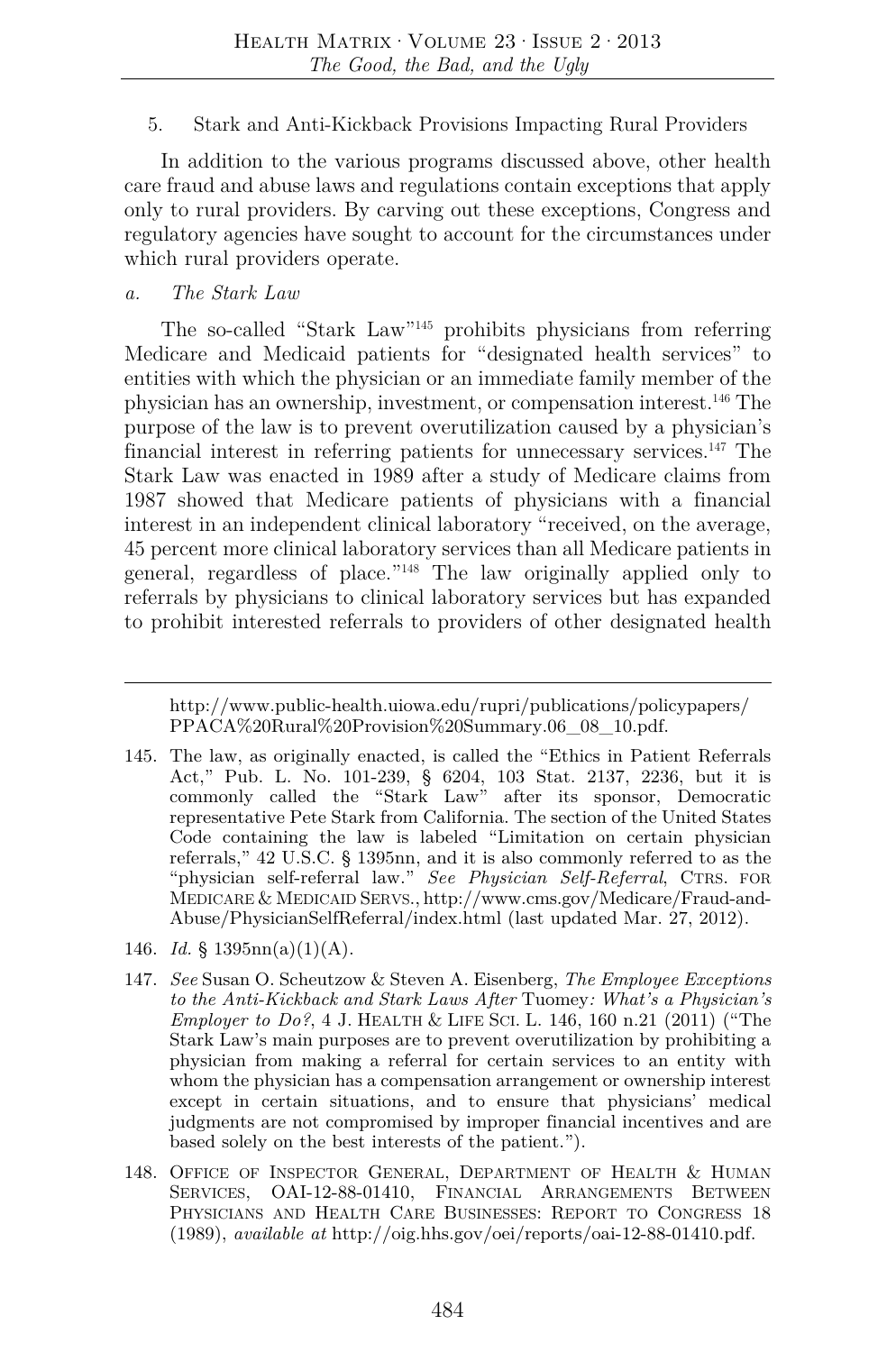services (DHSs).<sup>149</sup> The impact of this law is that a physician cannot invest in an entity offering DHSs and then refer Medicare and Medicaid patients for such services unless the arrangement falls within one of the exceptions to the Stark law.150 Although the statute has been amended to expand the scope of the law,<sup>151</sup> the statute and accompanying regulations also provide a number of exceptions for common financial arrangements in the health arena.152

Although there is no provision exempting rural physicians and DHS providers from the entire Stark Law, there are various exceptions that substantially limit the scope of the law in rural areas. Under one of the most sweeping exceptions, physicians are permitted to make referrals to DHS entities in which they have ownership interests if the DHS provider is located in a rural area<sup> $153$ </sup> and "substantially all (not less than 75) percent)" of such services are provided to individuals living in the rural area.154 In other words, the Stark self-referral prohibition does not apply to a physician making an ownership investment interest in a DHS provider such as a clinical laboratory and then referring Medicaid and Medicare patients to it. This rural area exception, however, does not

149. 42 U.S.C. § 1395nn(h)(6).

- 150. Although Stark does not prohibit a physician from having an ownership interest in a DHS provider, "the law makes it impractical to do so in many situations, by prohibiting certain referrals as well as reimbursement . . . ." DEAN M. HARRIS, CONTEMPORARY ISSUES IN HEALTHCARE LAW AND ETHICS 149–50 (3d ed. 2008).
- 151. David E. Matyas, *Fundamentals of Health Law Fraud and Abuse, in*  FUNDAMENTALS OF HEALTH LAW 149, 174 (Barry Alexander et al. eds., 5th ed. 2012) (noting that the law "originally only applied to the provision of clinical laboratory services").
- 152. *See* 42 U.S.C. § 1395nn(b)–(d) (2006) (providing statutory exceptions to Stark's self-referral prohibition). The statute's definition of the term "referral" puts certain other activities outside the scope the Stark Law. *Id.*  $§$  1395nn(h)(5)(C). Additionally, the statute's definition of the term "referral" puts certain other activities outside the scope the Stark Law. *See id.* § 1395nn(h)(5)(C). Finally, provisions in HHS regulations interpreting the Stark Law also carve out various other limited exceptions. *See*, *e.g.*, 42 C.F.R. § 411.357(t) (2011) (describing a regulatory exception permitting, under certain circumstances, a hospital to make "[r]etention payments" to a physician practicing in an underserved area). A full discussion of the complex array of exceptions to the Stark law is beyond on the scope of this Article. For a helpful introduction to the topic, *see* Matyas, *supra* note 151, at 180–94.
- 153. 42 U.S.C. § 1395nn(d)(2). For the purposes of Stark, a rural area is considered any non-urban area. *Id.* § 412.62(f)(iii) (2011). In other words, Stark essentially applies the definition of "rural" used by the Office of Management and Budget. *See What is Rural? Frequently Asked Questions*, RURAL ASSISTANCE CENTER, http://www.raconline.org/topics/ruraldef/ ruraldeffaq.php (last visited Aug. 31, 2013).
- 154. 42 C.F.R. § 411.356(c)(1) (2011).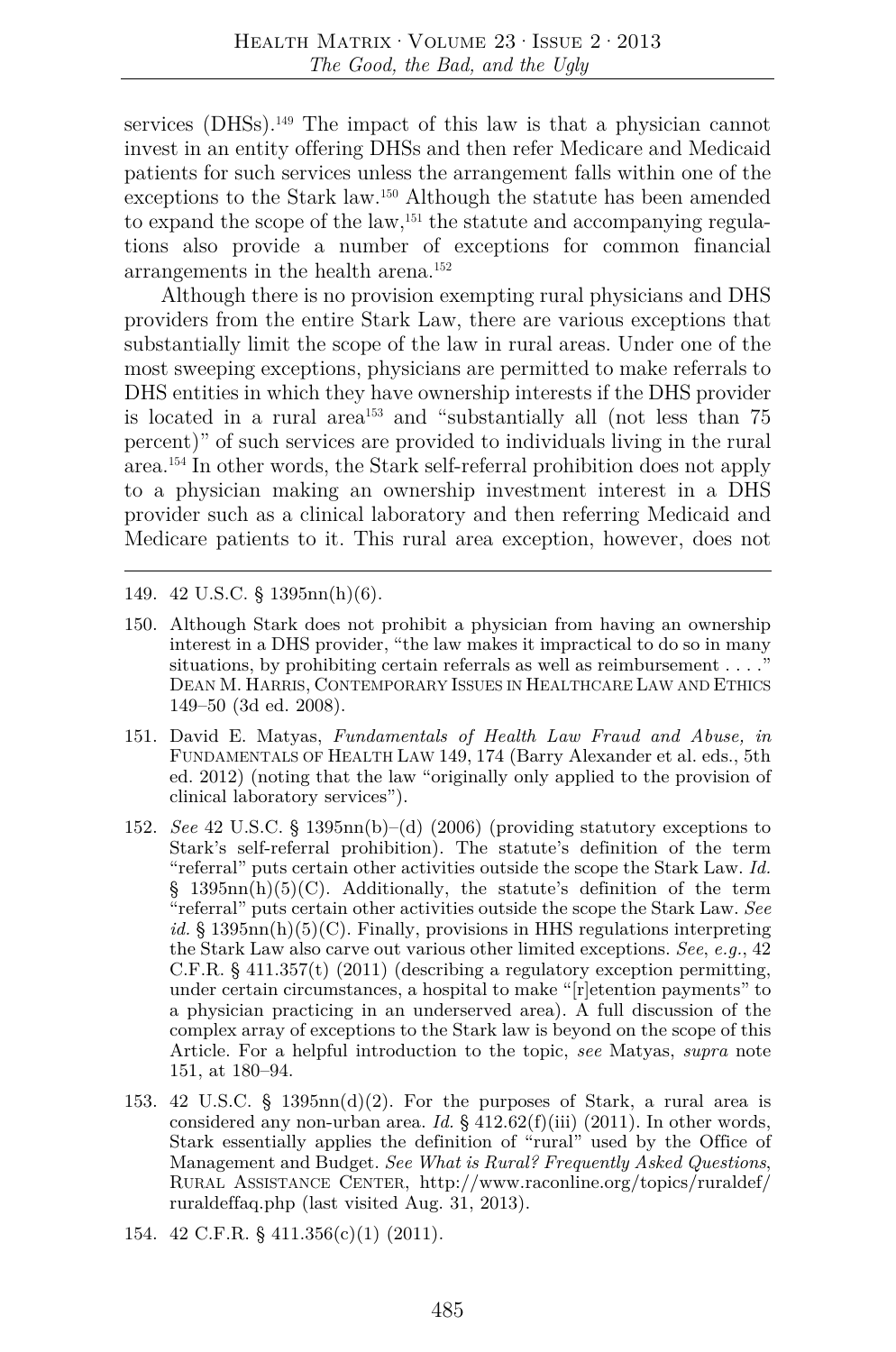apply to "compensation" arrangements between a physician and DHS provider. CMS also carved out a regulatory exception for payments made directly to physicians by a hospital that provides DHSs to encourage the physicians to keep their practice in a HPSA.155

#### *b. The Anti-Kickback Statute*

The Anti-Kickback Statute (AKS) prohibits "knowingly and willfully" soliciting, receiving, offering, or paying "any remuneration" in return for referring or directing patients whose care will be paid for "in whole or in part under a Federal health care program."156 Unlike the Stark Law, which imposes strict liability, the AKS is a criminal statute that requires knowing and willful conduct. However, HHS regulations have created various voluntary safe harbors that "protect certain payment and business practices that could otherwise implicate the AKS from criminal and civil prosecution."157 A number of these safe harbors apply specifically to providers in rural and other underserved areas, thus facilitating a broader range of financial arrangements for rural providers.

More recently, HHS created a safe harbor that applies to FQHCs, many of which are located in and serve rural areas.158 Specifically, this safe harbor excludes from the AKS's definition of "remuneration" many "goods, items, services, donations or loans" provided to an FQHC to support the FQHC's operations so long as certain criteria are met.<sup>159</sup> Significantly, the safe harbor requires that there be a signed, written agreement, that the amount of the contribution be fixed or set by a fixed methodology not conditioned on referrals or business generation, that contribution to the FQHC be "medical or clinical in nature," and that the FQHC "reasonably expects the arrangement to contribute meaningfully" to the health center's mission.<sup>160</sup>

There are also safe harbors to the AKS related to investments in health care companies by individuals who may be in a position to refer or prescribe products or services offered by those companies.161 For some investments in rural areas, the criteria for the investment to come within the safe harbor are relaxed. There is a fairly straightforward safe harbor for investments in large, publicly traded corporations.162 This safe

- 158. 42 C.F.R. § 1001.952(w) (2011).
- 159. *Id.* § 1001.952(w)(1)–(9).
- 160. *Id.* § 1001.952(w)(1)–(3).
- 161. *See id.* § 1001.952(a)
- 162. *Id.* § 1001.952(a)(1). In order to fall within this safe harbor, if the entity invested in has a net worth of greater than \$50 million, the investment is a security registered with the Securities and Exchange Commission, and the

<sup>155. 42</sup> C.F.R. § 411.357(t) (2011); *see also* Matyas, *supra* note 151, at 188.

<sup>156. 42</sup> U.S.C. § 1320a-7b(b)(2) (2011).

<sup>157.</sup> OIG ROADMAP, *supra* note 29, at 4.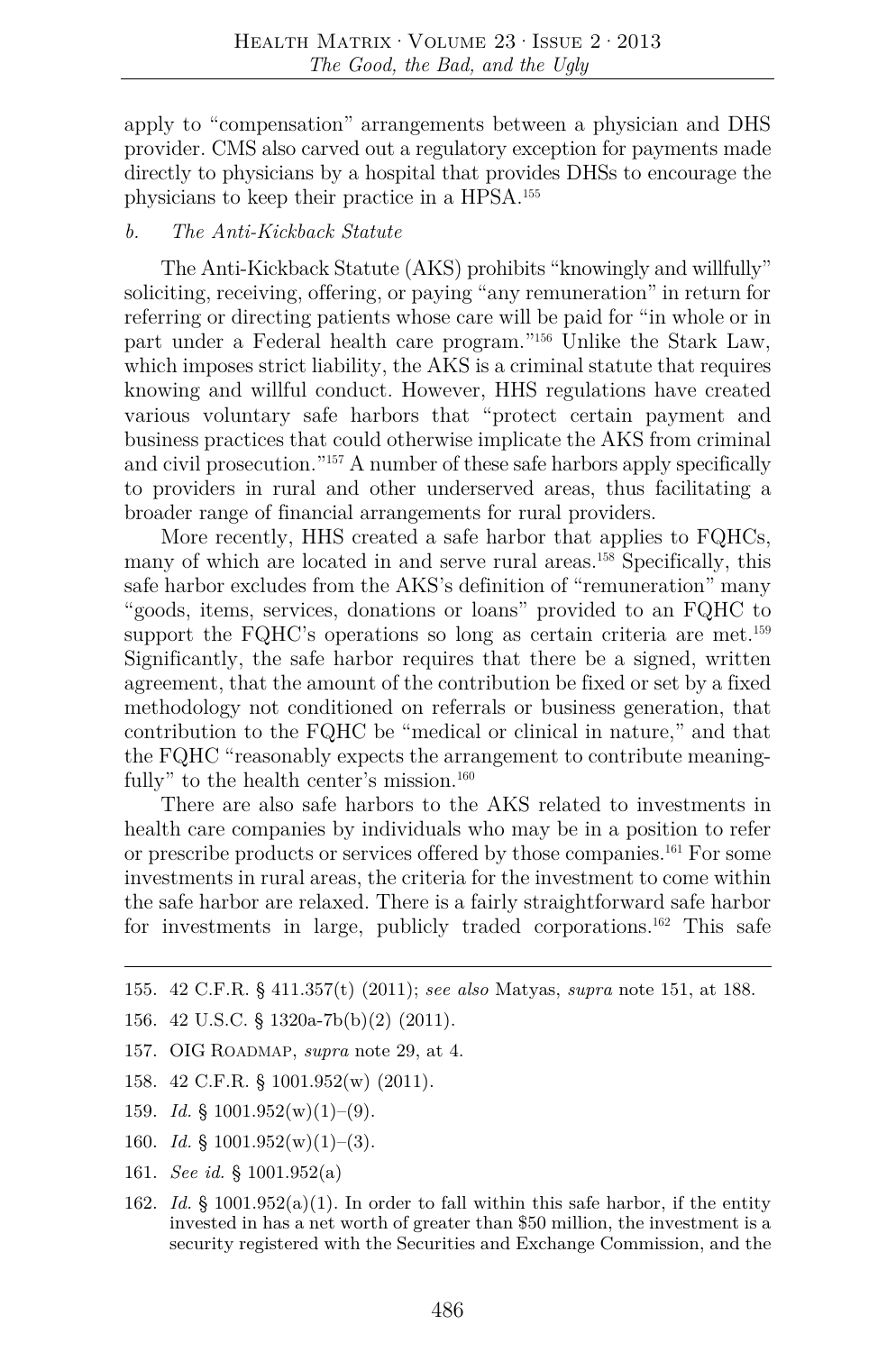harbor, which applies equally to urban and rural providers, allows for the common situation of a physician owning a pharmaceutical company's stock as part of an investment portfolio without the physician risking running afoul the AKS. For investment interests in smaller health care companies, however, HHS created a separate and much more complex safe harbor. This "small investment interest" safe harbor requires strict adherence to eight criteria.163 Among these criteria are the requirements that no more than 40 percent of the investment interest can be held by investors in a position to generate referrals or business and that no more than 40 percent of gross revenue can come from referrals or business generated by investors.164 For providers serving MUAs (including medically underserved rural areas), up to 50 percent of the investment interest can be held by such investors and there is no limit to the percentage of revenue that comes from investor-generated business and referrals.165 As such, this provision makes it easier for physicians in rural areas to pool their resources to invest the capital necessary to bring ancillary services to rural areas.

HHS has also provided a safe harbor for payments by hospitals and other activities to recruit physicians to practice in HPSAs.166 To come within this safe harbor, there are nine requirements, including the execution of a written agreement and that there be no requirements for the recruited physician to refer patients to the recruiting hospital.<sup>167</sup> Another safe harbor exists for obstetrical malpractice insurance subsidies for practitioners working in HPSAs.168

investment interest is obtained on the same terms and for the same price as the general public. *Id.* § 1001.952(a)(1)–(a)(1)(ii).

- 163. Id. § 1001.952(a)(2). These eight criteria are: (1) no more than 40 percent of the investment can be held by individuals in a position to generate referrals or business; (2) the terms of the investment must be the same regardless of whether or not the investor is in a position to generate referrals and business; (3) the terms of the investment cannot be tied to the generation of referrals or business; (4) cannot require investors to generate referrals; (5) no requirement that an investor market the company's items or products; (6) no more than 40 percent of gross revenue can come from referrals or business generated by investors; (7) the entity cannot make loans (including loan guarantees) to an investor in a position to generate referrals or business; and (8) dividends and other payments must be proportional to the capital each investor has contributed. *Id.*  $§ 1001.952(a)(2)(i)–(viii).$
- 164. *Id.* § 1001.952(a)(2)(i), (vi).
- 165. *Id.* § 1001.952(3)(i)(A).
- 166. *Id.* § 1001.952(n).
- 167. *Id.* § 1001.952(n)(1)–(9).
- 168. *Id.* § 1001.952(o).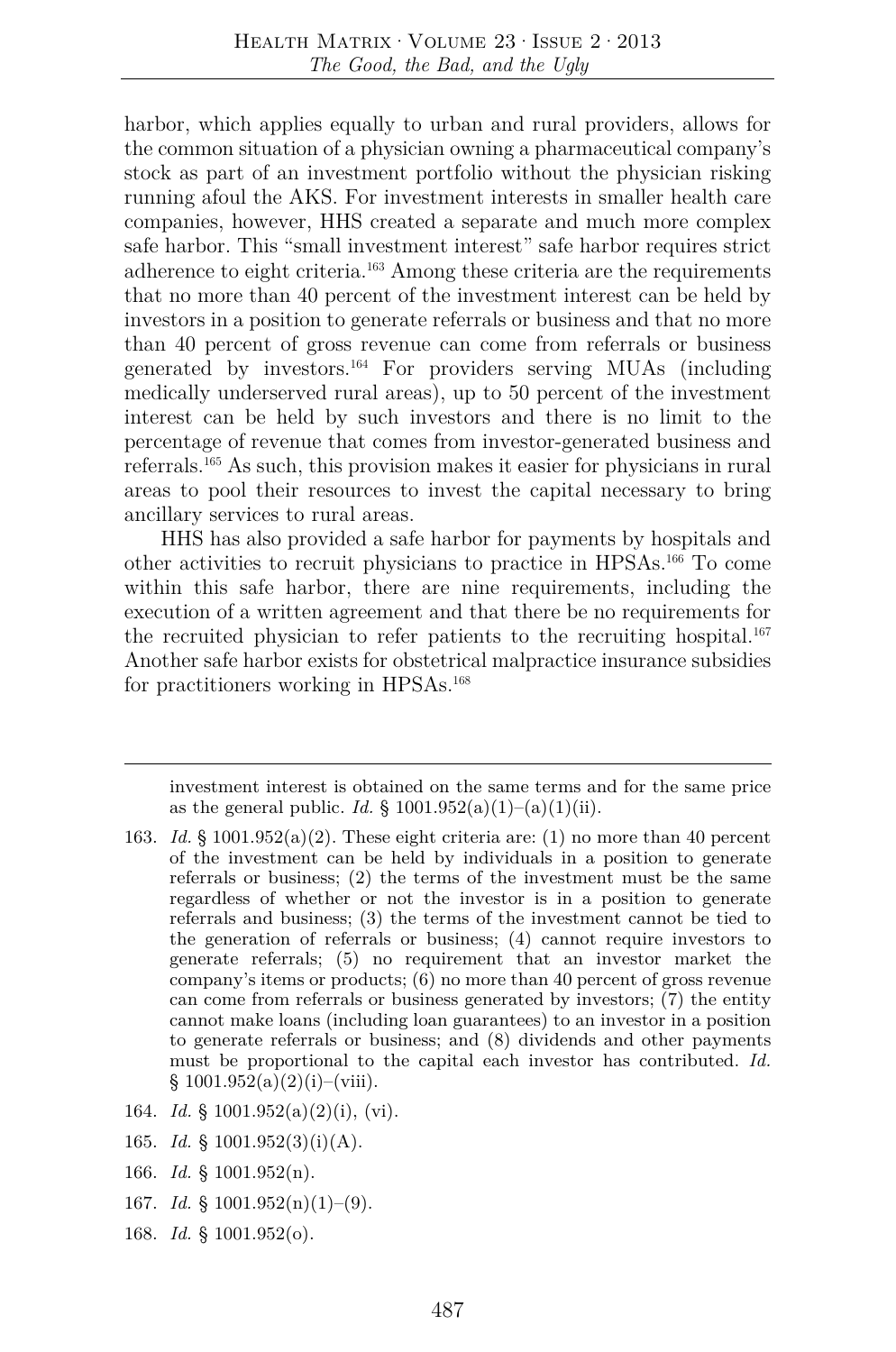# III. Preventing Unilateral Whistleblower Claims against Certain Rural Providers

As illustrated above, rural health care providers routinely face financial difficulties. To account for the context in which rural providers operate, policymakers have established programs and legal or regulatory exceptions specific to rural providers. One area where the law applies equally to rural providers as other providers, however, is in relation to claims brought by whistleblowers under the FCA. DOJ policy expressly directs government attorneys to take into account the impact on a community's access to care in determining how or whether to pursue a civil FCA case.169 This policy does not apply to whistleblowers, who are free to pursue such cases unilaterally where the government chooses not to intervene.

From the preceding discussion, several things are clear. First, providers in rural, underserved areas operate in a financially unstable environment and rely on a variety of federal programs. The expense and burden of defending what may be a meritless civil FCA claim may present a substantial difficulty for such providers who are relatively unsophisticated<sup>170</sup> compared to larger organizations in more populous areas, have slim operating margins, and cannot afford insurance that clearly covers FCA liability and defense costs. Second, unilateral whistleblower FCA actions play a very minimal role in recovering wrongfully obtained government funds from health care providers. Because of this reality, Congress should consider amending the statute to permit civil FCA whistleblower claims against rural providers in underserved areas, such as HPSAs and MUA/Ps, to proceed only if the government intervenes.171

- 169. Holder, *supra* note 43.
- 170. One empirical study found that managers at larger health care organizations generally found governmental billing compliance guidance material more understandable. Daniel P. Lorence & Ibrahim Awad Ibrahim, *Identifying Barriers to Billing Compliance*, 30 J. HEALTH CARE FIN. 49, 60 (2003); *see also* COMMITTEE ON THE FUTURE OF RURAL HEALTH CARE, QUALITY THROUGH COLLABORATION: THE FUTURE OF RURAL HEALTH 100 (2005), *available at* http://www.nap.edu/catalog.php?record\_id=11140 ("Traditionally, many rural health administrators have backgrounds in clinical or technical fields and have learned management skills on the  $job."$ ).
- 171. This Article focuses primarily on why Congress should amend the FCA in this regard. However, twenty-eight states currently have state false claims act under which a whistleblower could bring claims in relation to Medicaid and other health programs involving state funding. *See, e.g*, *State False Claims Act Reviews*, OFFICE OF INSPECTOR GEN., http://oig.hhs.gov/fraud/ state-false-claims-act-reviews/index.asp (last visited Sept. 4, 2013). States that enact FCAs that are substantially similar to the federal civil FCA including the whistleblower provisions—receive a larger share of misappropriated Medicaid funds recovered under such statutes. *See* 42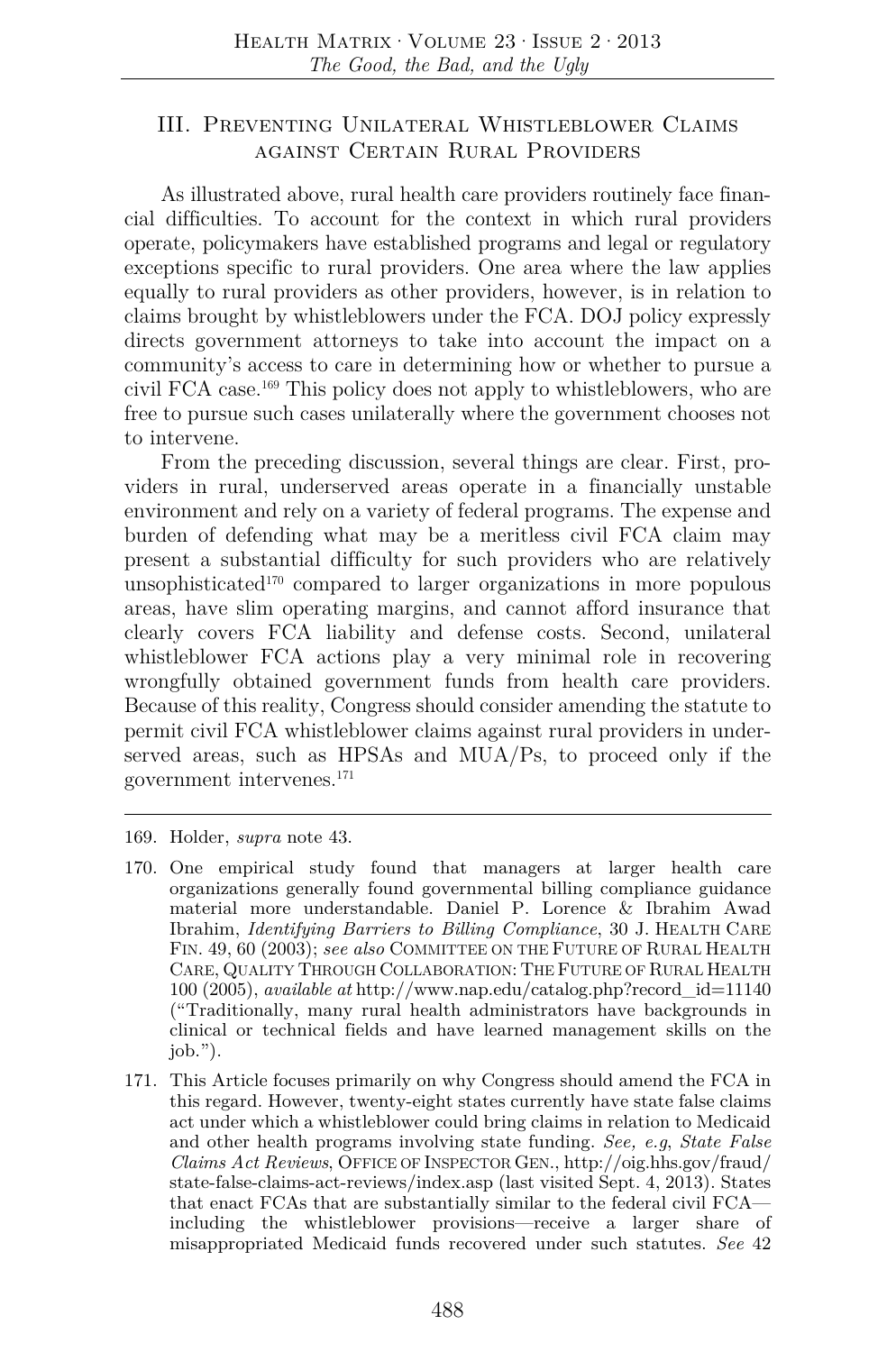This change would have little or no impact on cases where there is evidence that a provider engaged in egregious conduct, $172$  as a private whistleblower with insider information would still have the same opportunity and financial incentives to bring the claim. The only difference is that such a claim would only be able to move forward if the government's attorneys choose to intervene after reviewing the sealed complaint and conducting an initial investigation. $173$  In other cases, however, government attorneys may discover through this early investigation that a whistleblower's claims are based on a misinterpretation of billing regulations<sup>174</sup> or are simply a disgruntled former employee's attempt to retaliate against the defendant.175 In such cases, government attorneys would be able to

U.S.C. § 1396h (2006). This Article's argument for limiting the scope of whistleblower provisions against rural providers applies equally to both the federal FCA and analogous state FCAs.

- 172. One commentator presents a similar argument in relation to academic teaching hospitals: "No one could dispute that hardship or not, fraudulent institutions should be aggressively investigated and relentlessly prosecuted. However, the internal and social costs of such investigations are high, and care should be taken so that the mystique of the health care fraud law enforcement machine does not seduce the regulator into becoming a hunter when there is no prey." Bucy, *supra* note 42, at 50.
- 173. Several commentators have proposed a similar statutory reform to all cases brought under the FCA, not just those involving providers in designated underserved rural areas. *See generally* J. Randy Beck, *The False Claims Act and the English Eradication of* Qui Tam *Legislation*, 78 N.C. L. REV. 539, 637–41 (2000); Dayna Bowen Matthew, *The Moral Hazard Problem with Privatization of Public Enforcement: The Case of Pharmaceutical Fraud,* 40 U. MICH. J.L. REFORM 281, 332–37 (2007).
- 174. The United States Court of Appeals for the District of Columbia Circuit, in a *qui tam* FCA outside the health care context, perhaps best summed up the concern that a *qui tam* litigant may erroneously interpret "confusion" about ambiguous regulations as conduct violating the FCA, stating:

Forty years ago Jimi Hendrix trilled his plaintive query: "Is this love, baby, or is it . . . [just] confusion?" In this False Claims Act case, we face a similar question involving a mortgage subsidy program initiated in that era: Is this fraud, or is it . . . just confusion?

 U.S. *ex rel.* K & R Ltd. P'ship v. Mass. Hous. Fin. Agency, 530 F.3d 980, 981 (D.C. Cir. 2008); *see also* U.S. *ex rel.* Williams v. Renal Care Group, 696 F.3d 518, 531 (6th Cir. 2012) (holding that a Medicare provider did not act in "reckless disregard" when it "followed industry practice in trying to sort through ambiguous regulations").

175. *See, e.g.*, David Freeman Engstrom, *Harnessing the Private Attorney General: Evidence from Qui Tam Litigation*, 112 COLUM. L. REV. 1244, 1275 ("While qui tam relators are sometimes championed as moralistic heroes courageously fighting corporate malefactors, FCA opponents paint a far less flattering portrait. Qui tam's opponents cast relators as vengeful former employees who use the FCA as leverage in garden-variety employment disputes.").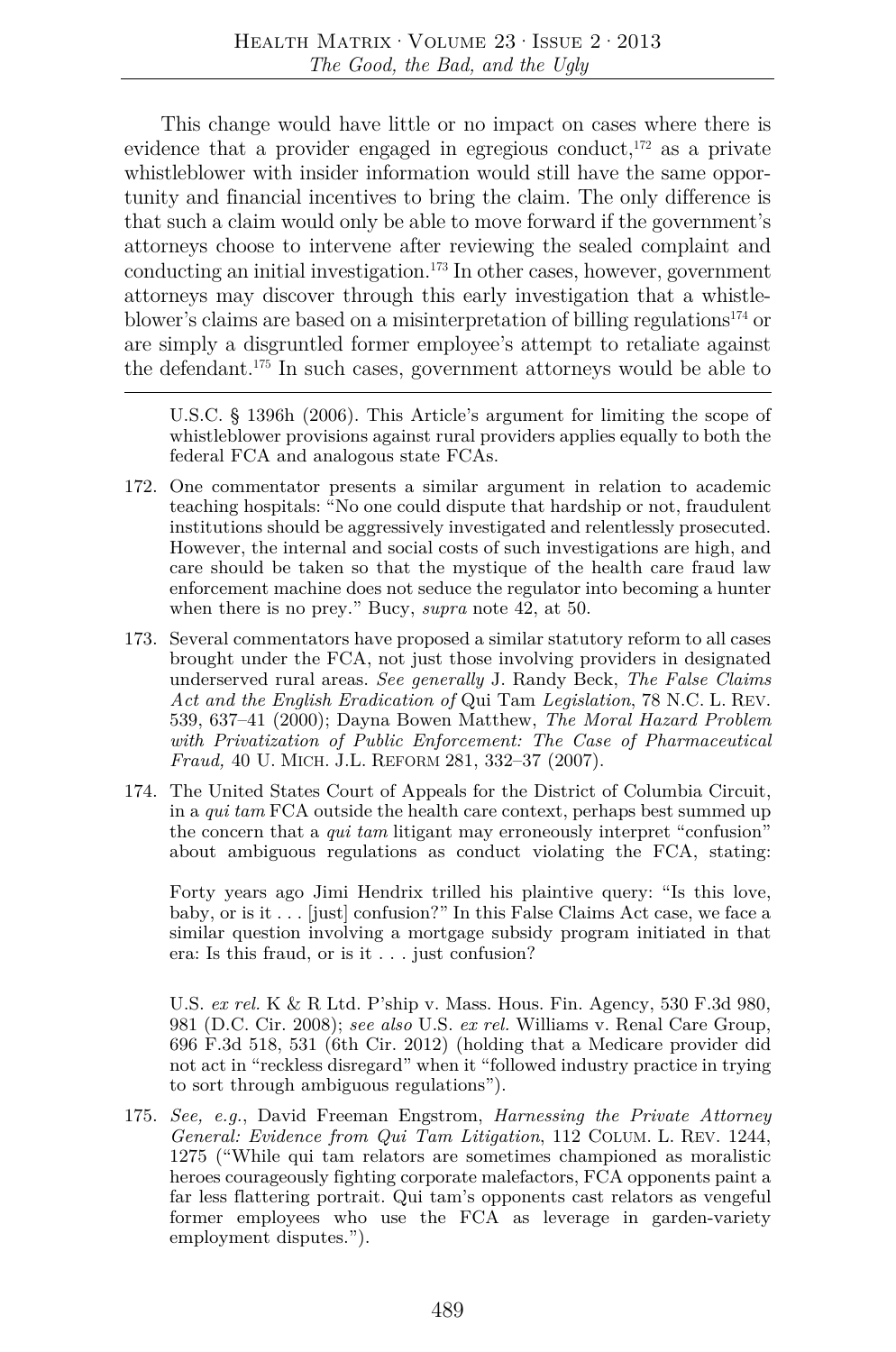prevent the whistleblower from pursuing the claim on their own and thereby shield the provider from incurring potentially excessive defense costs. This change would also promote the DOJ's policy of considering an underserved rural "community's interest in access to adequate health care along with any other relevant concerns" in pursing FCA cases.176

Such an amendment would make the determination of whether or not to intervene much more significant in cases involving rural providers. However, it would also provide government attorneys greater ability to assure continued access to care in underserved areas. In light of the various programs and regulatory exemptions that apply only to rural providers in underserved areas, such a change would not be unprecedented. Indeed, the various Stark and AKS exceptions and safe harbors that apply only to rural providers illustrate how, even in the context of health care fraud and abuse prevention, policymakers recognize the context within which rural providers operate. Such a change in the FCA is analogous to the policy objective of shielding providers at FQHCs from malpractice liability in state court. As explained above, the HRSA has stated that shielding FQHCs from such malpractice liability relieves those facilities from the obligation to purchase malpractice insurance, thereby freeing up federal grant funds to serve more patients. Similarly, to the extent that a rural provider's FCA liability exposure can be limited to only cases the government deems worth pursuing, additional federal grant funds and enhanced Medicare payments can be dedicated to serving patients rather than defending FCA claims.

Such a policy change would add a measure of stability to the financial insecurity rural providers often confront. Considering how heavily rural providers rely government programs for funding, such a change may be particularly beneficial.177 It may increase the relative attractiveness of rural practice.178 Drawing upon empirical studies investigating how reimbursement rates impact access to care, one commentator concluded that "increased costs associated with unpredictable exposure to damages and litigation costs . . . may have a negative impact on access to healthcare."179

As noted above, publicly available DOJ statistics do not specify how many FCA claims brought in the health arena are against rural provid-

<sup>176.</sup> Holder, *supra* note 43.

<sup>177.</sup> *See* Matthew, *supra* note 121, at 462 ("[P]roviders serving the urban and rural poor are especially at risk of becoming the target of the government's fight against fraud due to the large numbers of Medicare and Medicaid patients who they serve.").

<sup>178.</sup> The "little financial reward" associated with practicing in rural areas is among the causes cited for physician shortages in rural areas. *Id.* at 461.

<sup>179</sup>*. Id.* at 464–65.